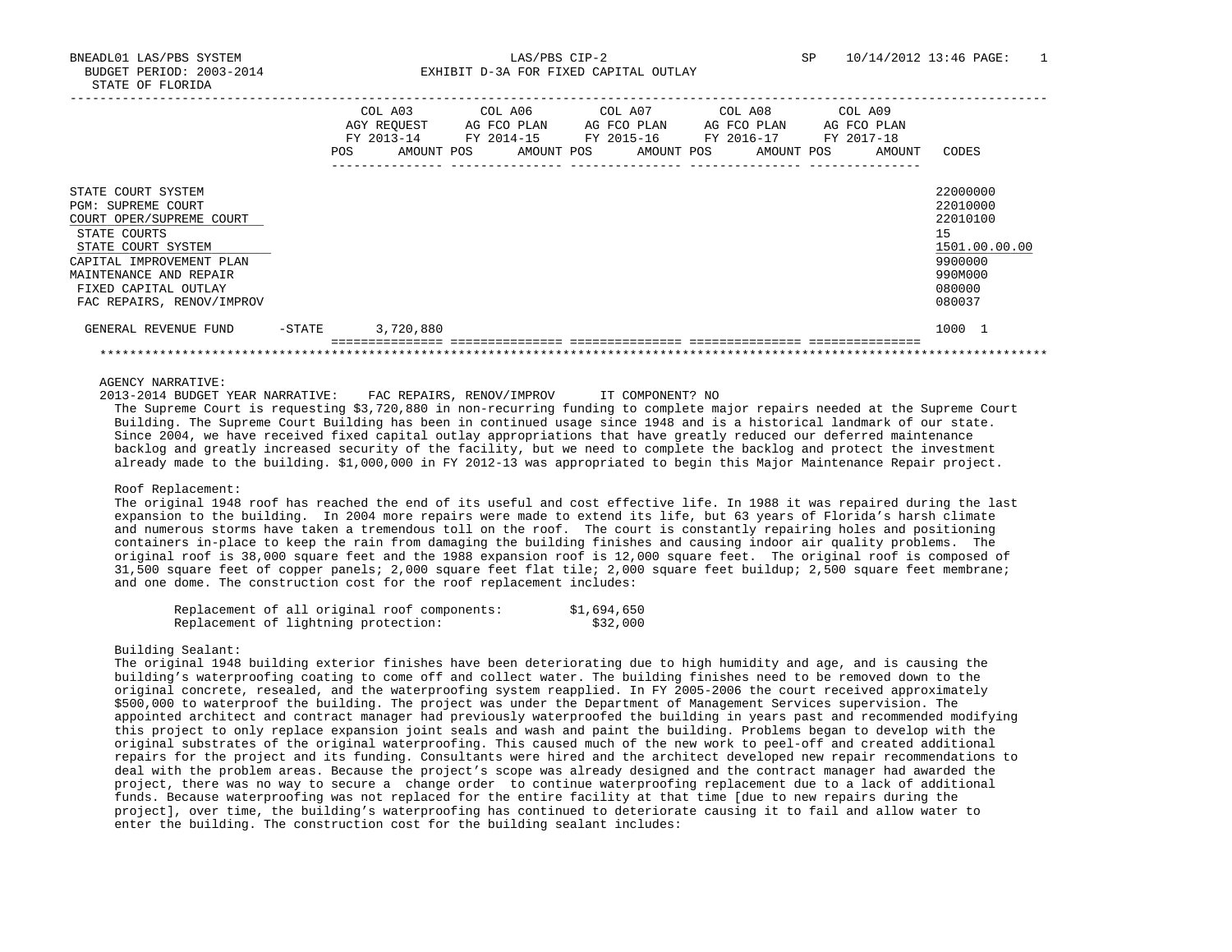BNEADL01 LAS/PBS SYSTEM LAS/PBS CIP-2 SP 10/14/2012 13:46 PAGE: 2 BUDGET PERIOD: 2003-2014 **EXHIBIT D-3A FOR FIXED CAPITAL OUTLAY** 

# Waterproof exterior walls of building:  $$800,000$

Building ADA upgrades:  $$75,000$ 

ADA Upgrades:

 The Supreme Court Building needs additional Americans with Disabilities Act (ADA) upgrades to better serve the public and employees. ADA compliant access to the Justice Bench area of the courtroom can be met by construction of a ramp at the rear entrance of the courtroom. The main courtroom entrance would become ADA complaint with the installation of an automatic door opener. Also sought is installation/replacement of handrails to ADA standards at all emergency exits and rear parking lot areas.

| Total construction cost:                                                                                             |                 | \$2,601,650                  |                  |        |
|----------------------------------------------------------------------------------------------------------------------|-----------------|------------------------------|------------------|--------|
| DMS Fees:                                                                                                            | 3 <sup>8</sup>  | \$78,050                     |                  |        |
| Architects Fees:                                                                                                     | 10 <sup>8</sup> | \$260,165                    |                  |        |
| Design Phas Fee:                                                                                                     | 1.2%            | \$31,220                     |                  |        |
| Construction Phase Fee:                                                                                              | 8%              | \$208,132                    |                  |        |
| General Conditions/Overhead and Profit                                                                               | 8.8%            | \$228,945                    |                  |        |
| Permits:                                                                                                             | $2.02$ $%$      | \$52,553                     |                  |        |
| Contingency:                                                                                                         | $10\%$          | \$260,165                    |                  |        |
| Budget Request Total:                                                                                                |                 | $$3,720,880$ (non-recurring) |                  |        |
|                                                                                                                      |                 |                              |                  |        |
|                                                                                                                      |                 |                              |                  |        |
|                                                                                                                      |                 |                              |                  |        |
| SITE HARDENING                                                                                                       |                 |                              |                  | 080052 |
|                                                                                                                      |                 |                              |                  |        |
| 1,143,349<br>GENERAL REVENUE FUND<br>$-$ STATE                                                                       |                 |                              |                  | 1000 1 |
|                                                                                                                      |                 |                              |                  |        |
|                                                                                                                      |                 |                              |                  |        |
|                                                                                                                      |                 |                              |                  |        |
| <b>AGENCY NARRATIVE:</b>                                                                                             |                 |                              |                  |        |
| 2013-2014 BUDGET YEAR NARRATIVE:<br>SITE HARDENING                                                                   |                 |                              | IT COMPONENT? NO |        |
| The Supreme Court is requesting \$1,143,349 in non-recurring funds to finish the perimeter security hardening of the |                 |                              |                  |        |
| Florida Supreme Court Building. In March, 2008, the Supreme Court voluntarily reverted \$1,400,000 in non-recurring  |                 |                              |                  |        |

 General Revenue funds for site hardening from the FY 2006-2007 appropriation. These funds were reverted in Section 10, House Bill 7009 to assist in mitigating the critical General Revenue deficit being experienced by the State during FY 2007-2008.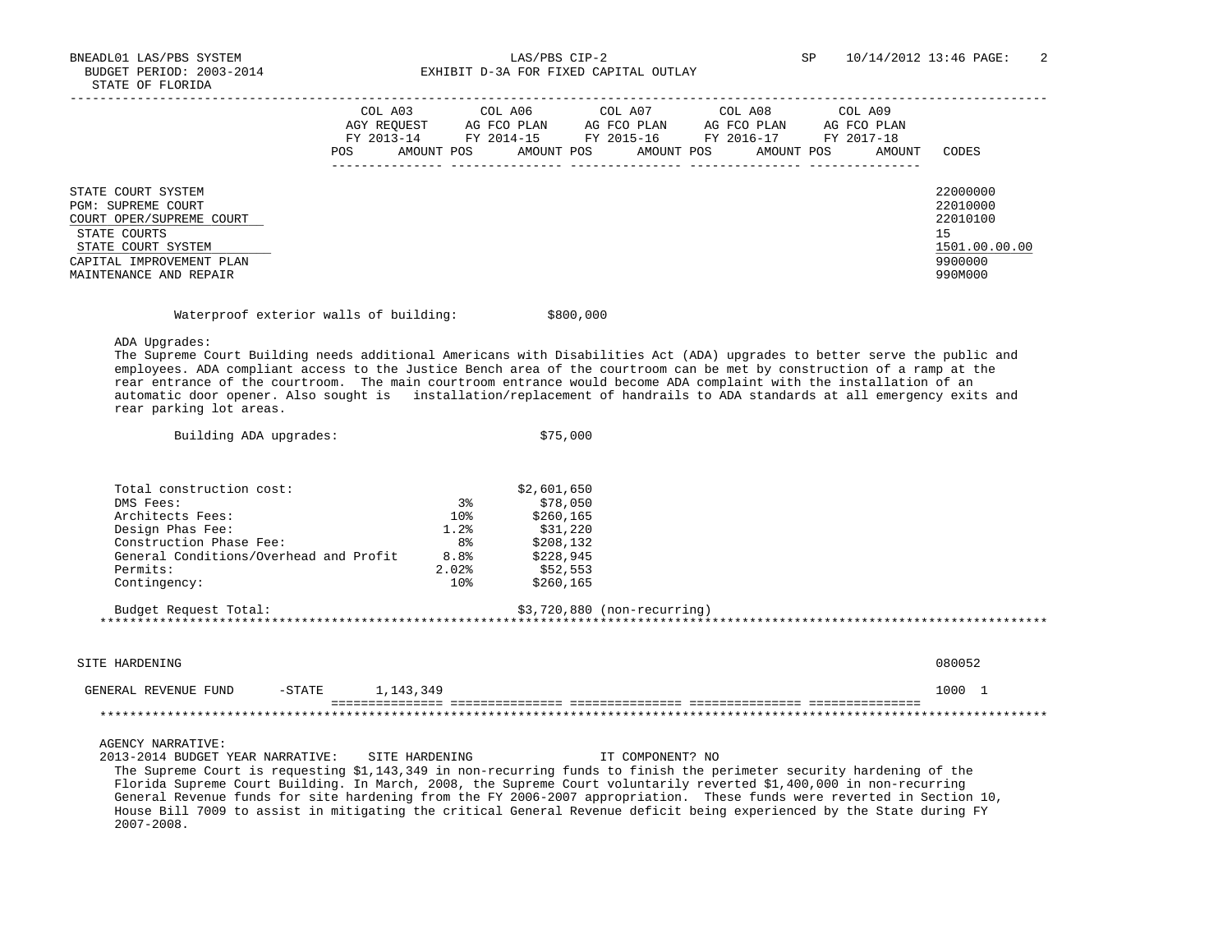BNEADL01 LAS/PBS SYSTEM LAS/PBS CIP-2 SP 10/14/2012 13:46 PAGE: 3 BUDGET PERIOD: 2003-2014 **EXHIBIT D-3A FOR FIXED CAPITAL OUTLAY** 

|                                                                                                                                                                  | COL A03<br>AGY REOUEST<br>FY 2013-14<br>AMOUNT POS<br>POS | COL A06<br>AG FCO PLAN<br>FY 2014-15<br>AMOUNT POS | COL A07<br>AG FCO PLAN<br>FY 2015-16<br>AMOUNT POS | COL A08<br>AG FCO PLAN<br>FY 2016-17<br>AMOUNT POS | COL A09<br>AG FCO PLAN<br>FY 2017-18<br>AMOUNT | CODES                                                                         |
|------------------------------------------------------------------------------------------------------------------------------------------------------------------|-----------------------------------------------------------|----------------------------------------------------|----------------------------------------------------|----------------------------------------------------|------------------------------------------------|-------------------------------------------------------------------------------|
| STATE COURT SYSTEM<br>PGM: SUPREME COURT<br>COURT OPER/SUPREME COURT<br>STATE COURTS<br>STATE COURT SYSTEM<br>CAPITAL IMPROVEMENT PLAN<br>MAINTENANCE AND REPAIR |                                                           |                                                    |                                                    |                                                    |                                                | 22000000<br>22010000<br>22010100<br>15<br>1501.00.00.00<br>9900000<br>990M000 |

 When the Florida Supreme Court Building was originally constructed in 1948, concepts such as domestic terrorism and weapons of mass destruction were mostly unknown. The Supreme Court facility may be exposed to a major attack. This funding will allow completion of the security assessment recommendations and move this facility closer to the standard of security similar to the Capitol Complex.

 The Supreme Court has already designed and installed the infrastructure to support the bollards operation and integration into the court's security system under the initial site hardening project.

Construction costs include:

Installation of bollards in targeted locations: \$749,000

| Total construction cost:                     |                 | \$749,000 |                              |               |
|----------------------------------------------|-----------------|-----------|------------------------------|---------------|
| DMS Fees:                                    | 2.65%           | \$19,849  |                              |               |
| Architects Fees:                             | 10 <sub>8</sub> | \$74,900  |                              |               |
| Design Phase Fees:                           | $2\frac{6}{9}$  | \$14,980  |                              |               |
| Construction Phase Fees:                     | 13%             | \$97,370  |                              |               |
| General Conditions/Overhead and Profit:      | 10 <sub>8</sub> | \$74,900  |                              |               |
| Permits:                                     | 5%              | \$37,450  |                              |               |
| Contingency:                                 | 10 <sup>8</sup> | \$74,900  |                              |               |
| Budget Request Total:                        |                 |           | $$1,143,349$ (non-recurring) |               |
| TOTAL: MAINTENANCE AND REPAIR<br>TOTAL ISSUE | 4,864,229       |           |                              | 990M000       |
| TOTAL: STATE COURT SYSTEM<br>BY FUND TYPE    |                 |           |                              | 1501.00.00.00 |
| GENERAL REVENUE FUND                         | 4,864,229       |           |                              | 1000          |
|                                              |                 |           |                              |               |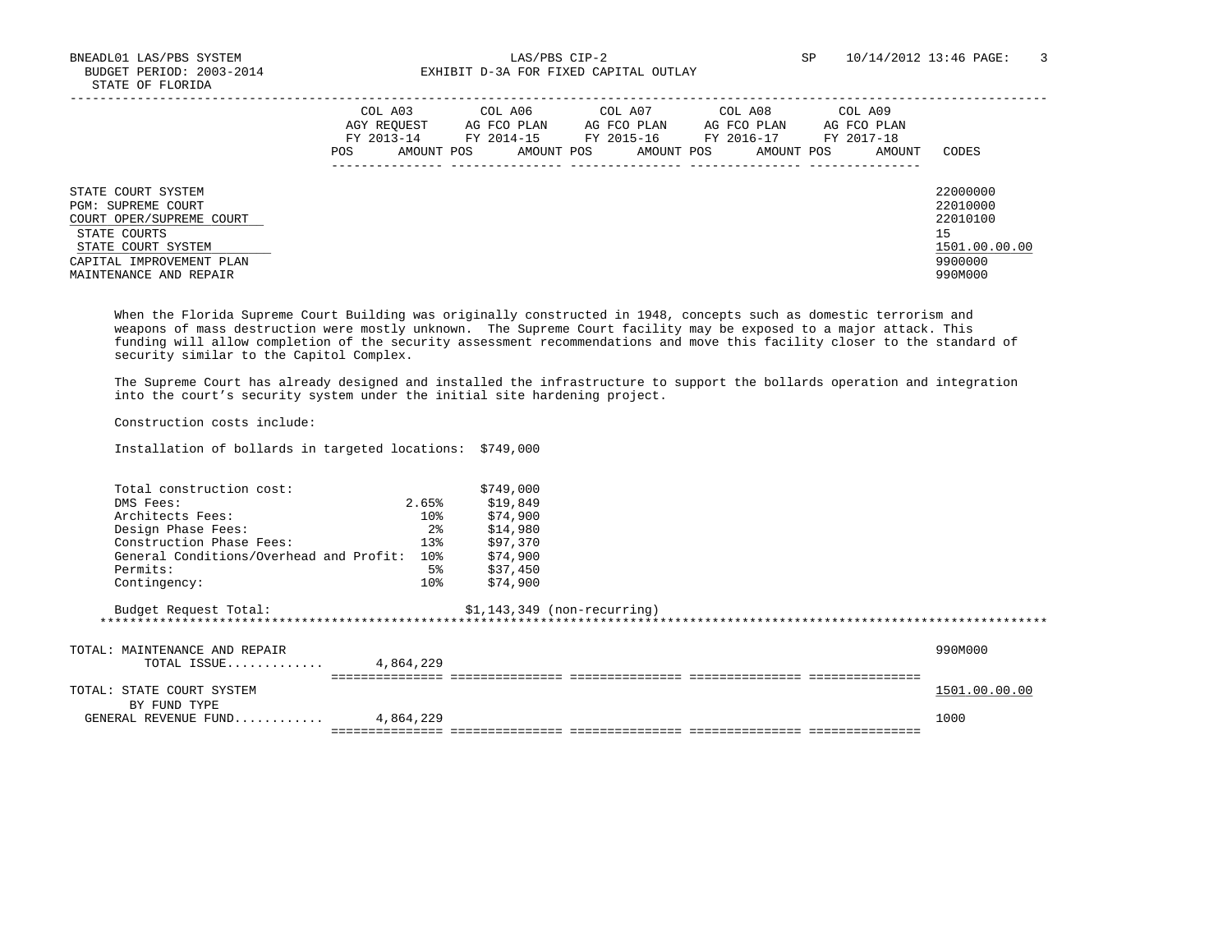BNEADL01 LAS/PBS SYSTEM  $LAS/PBS$  CIP-2  $LAS/PBS$  CIP-2  $SP$  10/14/2012 13:46 PAGE: 4 BUDGET PERIOD: 2003-2014 EXHIBIT D-3A FOR FIXED CAPITAL OUTLAY EXHIBIT D-3A FOR FIXED CAPITAL OUTLAY

|                                                                                                                                                                                                                                                                                                                                                                                                                                                                                                                                                                                                   |            |            |  |            |            | COL A03 COL A06 COL A07 COL A08 COL A09<br>AGY REOUEST AG FCO PLAN AG FCO PLAN AG FCO PLAN<br>FY 2013-14 FY 2014-15 FY 2015-16 FY 2016-17 | AG FCO PLAN<br>FY 2017-18 |                                                                                                   |
|---------------------------------------------------------------------------------------------------------------------------------------------------------------------------------------------------------------------------------------------------------------------------------------------------------------------------------------------------------------------------------------------------------------------------------------------------------------------------------------------------------------------------------------------------------------------------------------------------|------------|------------|--|------------|------------|-------------------------------------------------------------------------------------------------------------------------------------------|---------------------------|---------------------------------------------------------------------------------------------------|
|                                                                                                                                                                                                                                                                                                                                                                                                                                                                                                                                                                                                   | <b>POS</b> | AMOUNT POS |  | AMOUNT POS | AMOUNT POS | AMOUNT POS                                                                                                                                | AMOUNT                    | CODES                                                                                             |
| STATE COURT SYSTEM<br>PGM: DIST COURTS OF APPEAL<br>COURT OPER/APPELLATE COURT<br>STATE COURTS<br>STATE COURT SYSTEM<br>CAPITAL IMPROVEMENT PLAN<br>MAINTENANCE AND REPAIR<br>FIXED CAPITAL OUTLAY<br>AIR CONDITIONING SYSTEM                                                                                                                                                                                                                                                                                                                                                                     |            |            |  |            |            |                                                                                                                                           |                           | 22000000<br>22100000<br>22100600<br>15<br>1501.00.00.00<br>9900000<br>990M000<br>080000<br>080043 |
| GENERAL REVENUE FUND -STATE                                                                                                                                                                                                                                                                                                                                                                                                                                                                                                                                                                       |            | 327,462    |  |            |            |                                                                                                                                           |                           | 1000 1                                                                                            |
|                                                                                                                                                                                                                                                                                                                                                                                                                                                                                                                                                                                                   |            |            |  |            |            |                                                                                                                                           |                           |                                                                                                   |
| AGENCY NARRATIVE:<br>2013-2014 BUDGET YEAR NARRATIVE: AIR CONDITIONING SYSTEM TT COMPONENT? NO<br>The Second District Court of Appeal requests \$327,462 to replace two air handlers. The Lakeland headquarters was<br>originally built in 1961; this is now the west end of the building. The east end of the building (courtroom, conference<br>room, lobby, and clerk's office) was added in 1986. Both air handlers were placed into service at that time. In 2004,<br>the court replaced the building's chiller and the air conveyance system (i.e., supply, return and exhaust) on the west |            |            |  |            |            |                                                                                                                                           |                           |                                                                                                   |

The building's air handlers were recently cleaned and are currently operational but their age indicates that they have exceeded their useful life expectancy. In addition, the air conveyance system on the east side of the building should be replaced.

| Replace two air handlers and conveyance      |        |                            |        |
|----------------------------------------------|--------|----------------------------|--------|
| system on east side of building:             |        | \$227,900                  |        |
| Asbestos and Lead Survey:                    |        | \$8,000                    |        |
| Architect/Mechanical Plans and Oversight:    | 19.74% | \$45,000                   |        |
| DMS Management Fee:                          | 4.15%  | \$11,562                   |        |
| Construction contingency:                    | 12.46% | \$35,000                   |        |
| Budget Request Total:                        |        | $$327,462$ (non-recurring) |        |
|                                              |        |                            |        |
| DCA-HVAC RENOVATION                          |        |                            | 080101 |
|                                              |        |                            |        |
| 122,624<br>$-$ STATE<br>GENERAL REVENUE FUND |        | 795,579                    | 1000 1 |
|                                              |        |                            |        |
|                                              |        |                            |        |

### AGENCY NARRATIVE:

end of the building.

2013-2014 BUDGET YEAR NARRATIVE: DCA-HVAC RENOVATION IT COMPONENT? NO

 (1) The Third District Court of Appeal requests \$80,661 to acquire and install twenty-one Variable Air Volume (VAV) boxes for the courthouse Annex Building's Heating, Ventilation and Air Conditioning (HVAC) system located in Miami.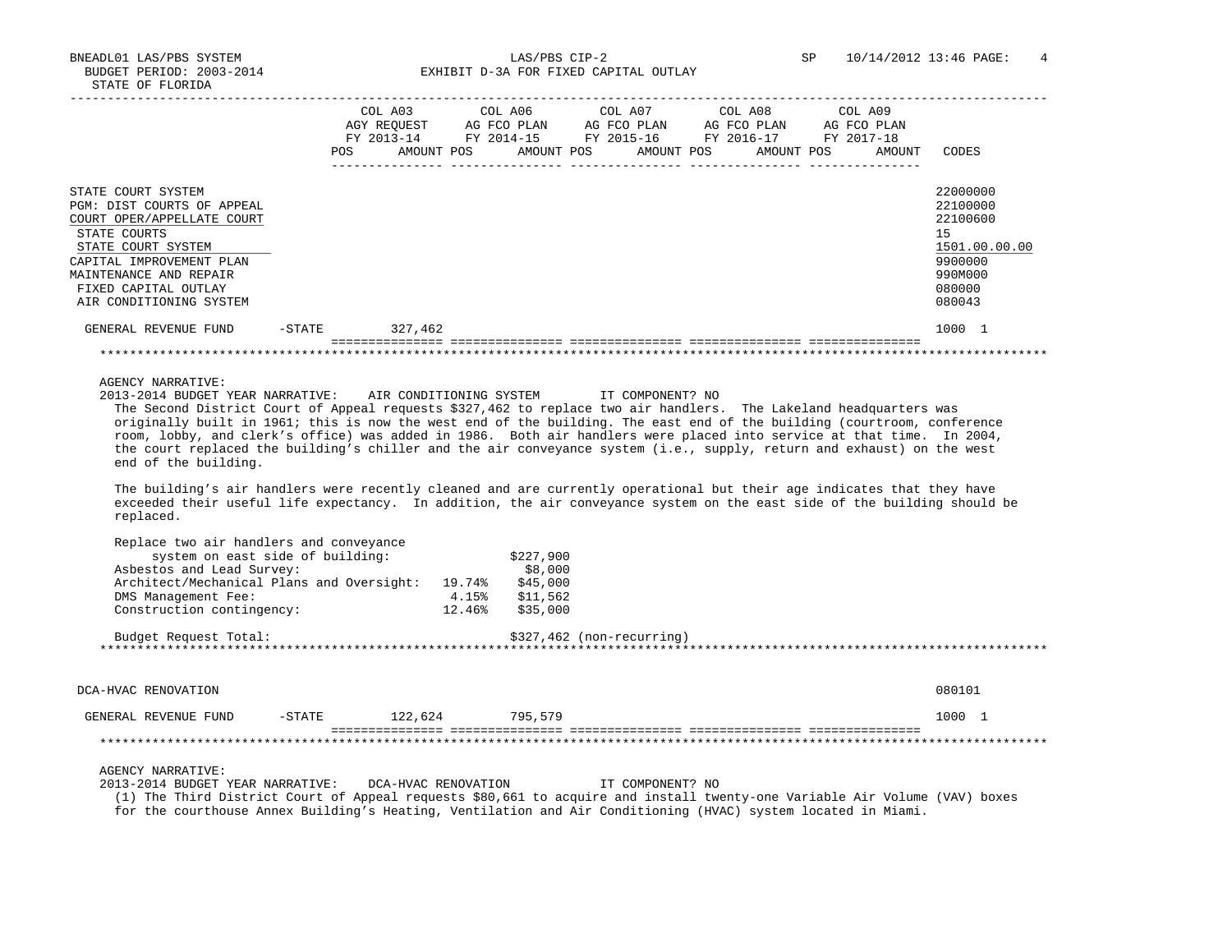BNEADL01 LAS/PBS SYSTEM LAS/PBS CIP-2 SP 10/14/2012 13:46 PAGE: 5 BUDGET PERIOD: 2003-2014 **EXHIBIT D-3A FOR FIXED CAPITAL OUTLAY** 

|                                                                                                                                                                            | COL A03<br>AGY REOUEST<br>FY 2013-14<br>AMOUNT POS<br>POS. | COL A06<br>AG FCO PLAN<br>FY 2014-15<br>AMOUNT POS | COL A07<br>AG FCO PLAN<br>FY 2015-16<br>AMOUNT POS | COL A08<br>AG FCO PLAN<br>FY 2016-17<br>AMOUNT POS | COL A09<br>AG FCO PLAN<br>FY 2017-18<br>AMOUNT | CODES                                                                         |
|----------------------------------------------------------------------------------------------------------------------------------------------------------------------------|------------------------------------------------------------|----------------------------------------------------|----------------------------------------------------|----------------------------------------------------|------------------------------------------------|-------------------------------------------------------------------------------|
| STATE COURT SYSTEM<br>PGM: DIST COURTS OF APPEAL<br>COURT OPER/APPELLATE COURT<br>STATE COURTS<br>STATE COURT SYSTEM<br>CAPITAL IMPROVEMENT PLAN<br>MAINTENANCE AND REPAIR |                                                            |                                                    |                                                    |                                                    |                                                | 22000000<br>22100000<br>22100600<br>15<br>1501.00.00.00<br>9900000<br>990M000 |

 The court's current pneumatic VAV boxes were installed in 1990 when the Annex Building was first constructed. As the aged VAV boxes malfunction or break, they cannot be repaired because replacement parts have often times been discontinued. Malfunctioning VAV boxes no longer control airflow; they put out maximum air flow. This not only causes the room to get too cold, but it also puts an undue burden on the HVAC system and wastes energy.

 The FY 2006-2007 engineering study recommended that the existing VAV boxes be replaced with pressure independent boxes which will improve the efficiency, quality, reliability and control of the air distribution system. Installation of the new VAV boxes will include the retrofitting or replacement of all controlling systems contained within the space above the ceiling systems.

 The replacement of the outdated VAV boxes would enable office users to independently control air temperatures, thereby increasing the overall efficiency of the Energy Management System. The new VAV boxes will be connected to the central system, like the existing VAV boxes. This will allow central monitoring and control of the entire courthouse HVAC components, making the entire system more reliable and efficient. The frequency drive in the air conditioning system regulates the speed of the fan motor. Currently the frequency drive unit is operating at 98% of the motor speed. It is estimated that when the digital VAV boxes are installed, the frequency drive will modulate the speed of the motor down to about 47%. Decreasing the speed of the motor will translate into energy savings.

 Failure to fund this request will result in the possibility of an HVAC failure as the malfunctioning VAV boxes do not restrict the flow of air and overload the HVAC system. In addition, energy costs will continue to be unnecessarily elevated as the flow of air cannot be controlled.

| Construction:<br>Architectural/Engineering Fees:<br>Contingency Fees: | 5.75%<br>14.18% | \$66,800<br>\$3,841<br>\$10,020 |
|-----------------------------------------------------------------------|-----------------|---------------------------------|
| Total FY 2013/14:                                                     |                 | \$80,661                        |

 (2) The Fifth District Court of Appeal (DCA) requests \$41,963 in FY 2013/14 and \$675,579 in FY 2014/15 to update critical components of the Heating, Ventilation and Air Conditioning (HVAC) system. Specifically, the court requests funds to conduct a power quality study of the HVAC electrical system, replace one chiller and air-handling units and install a new system-wide electronic HVAC control system at the court's facility in Daytona Beach.

 The Fifth DCA facility was built in 1980. In 2000, the building was expanded. During that expansion, one air-handler and one air chiller were added to the HVAC system. The older portion of the building still utilizes the original chiller and three air-handler units. While the newer components located in the expanded portion of the facility were updated with direct electronic control mechanisms, the original HVAC components still rely on pneumatic air control terminals. The pneumatic controls are outdated and unreliable. The court has expended considerable amounts trying to repair and update the system.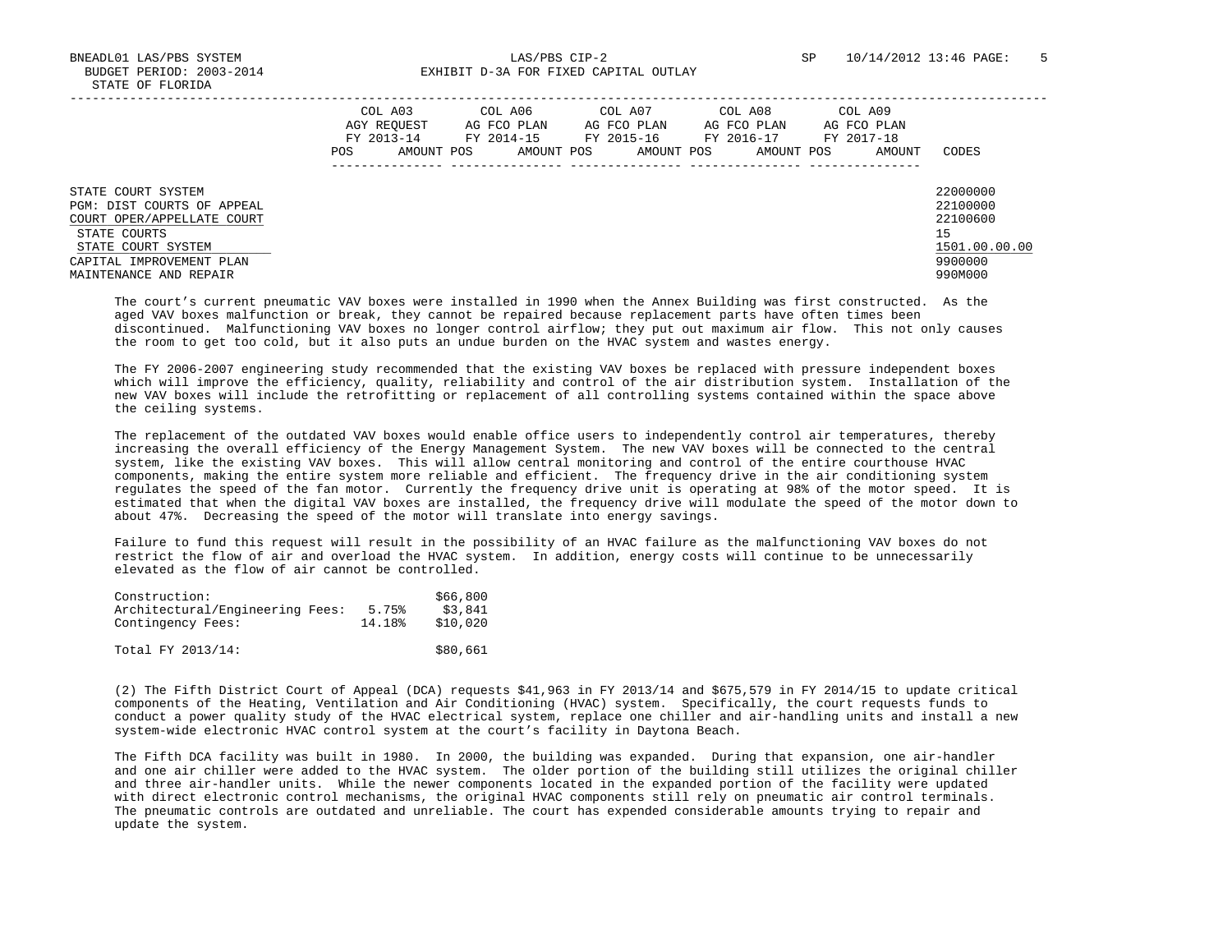|                                                                                                                                                                            | COL A03<br>AGY REOUEST<br>FY 2013-14<br><b>POS</b> | COL A06<br>AG FCO PLAN<br>FY 2014-15<br>AMOUNT POS<br>AMOUNT POS | COL A07<br>AG FCO PLAN<br>FY 2015-16<br>AMOUNT POS | COL A08<br>AG FCO PLAN<br>FY 2016-17<br>AMOUNT POS | COL A09<br>AG FCO PLAN<br>FY 2017-18<br>AMOUNT | CODES                                                                         |
|----------------------------------------------------------------------------------------------------------------------------------------------------------------------------|----------------------------------------------------|------------------------------------------------------------------|----------------------------------------------------|----------------------------------------------------|------------------------------------------------|-------------------------------------------------------------------------------|
| STATE COURT SYSTEM<br>PGM: DIST COURTS OF APPEAL<br>COURT OPER/APPELLATE COURT<br>STATE COURTS<br>STATE COURT SYSTEM<br>CAPITAL IMPROVEMENT PLAN<br>MAINTENANCE AND REPAIR |                                                    |                                                                  |                                                    |                                                    |                                                | 22000000<br>22100000<br>22100600<br>15<br>1501.00.00.00<br>9900000<br>990M000 |

 The unit fails to communicate properly with the main control system which causes the HVAC system to shut down improperly. This damages the chillers and compressors, creates uneven building temperatures that can produce mold and mildew growth, and results in difficult work conditions due to extreme temperature swings. The court is located in Volusia County where summer temperatures can reach into the upper nineties and winter temperatures in the twenties.

 In addition to being unreliable, the outdated controls are inefficient and cause a significant increase in energy consumption. Installation of system-wide electronic air terminals that are digitally controlled and the automation of the control system functions will allow the HVAC to operate more efficiently and reduce energy consumption.

 In order to proceed with the HVAC system renovation, the court must first conduct a power quality study to determine the best way to correct or mitigate the intermittent fluctuations to the power supply particularly to the existing HVAC system. Design fees are also necessary to address any electrical revisions required to facilitate the installation of the new HVAC control system. The estimated cost of the study and design is \$41,963. These funds are requested in FY 2013/14.

 Once the electrical issues are addressed, the court may then proceed with the replacement of the circa 1980 air chiller, three air-handling units and various components. Following the installation of these components, system-wide automated controls will link all HVAC components to a centralized computer. The estimated replacement cost for the chiller, air-handling units and the system-wide control system is \$675,579. These funds are requested in FY 2014/15.

 If this project is not funded, it will result in higher energy consumption and increased bills, damage to the chillers and compressors and decreased productivity. Additionally, temperature variations can produce mold and mildew that may be hazardous to court personnel and visitors.

| Total Project: | \$717,542 |
|----------------|-----------|
|----------------|-----------|

Total FY 2013/14: \$41,963

 (3) The Fourth District Court of Appeal (DCA) requests \$120,000 in FY 2014/15 to update critical components of the Heating, Ventilation and Air Conditioning (HVAC) system. Specifically, the court requests funds to replace an aging cooling tower and remove an obsolete chiller.

 The existing cooling tower was installed in 1991. The cooling tower has an estimated life expectancy of less than 5 years which has been far exceeded. Since the installation of the tower, the court has undergone a facility expansion of 5,000 square feet of office space and the replacement of its chillers. The cooling tower was not replaced at that time and cannot meet the peak demands of the new system. It has also deteriorated with age. The shell of the Marley cooling tower is made from a fiberglass resin compound which is resistant to decay. Building codes for South Florida no longer permit this material in new construction. All new construction must be stainless steel or galvanized metal. Additionally, the existing cooling tower does not meet greater than 140 mph wind load requirements.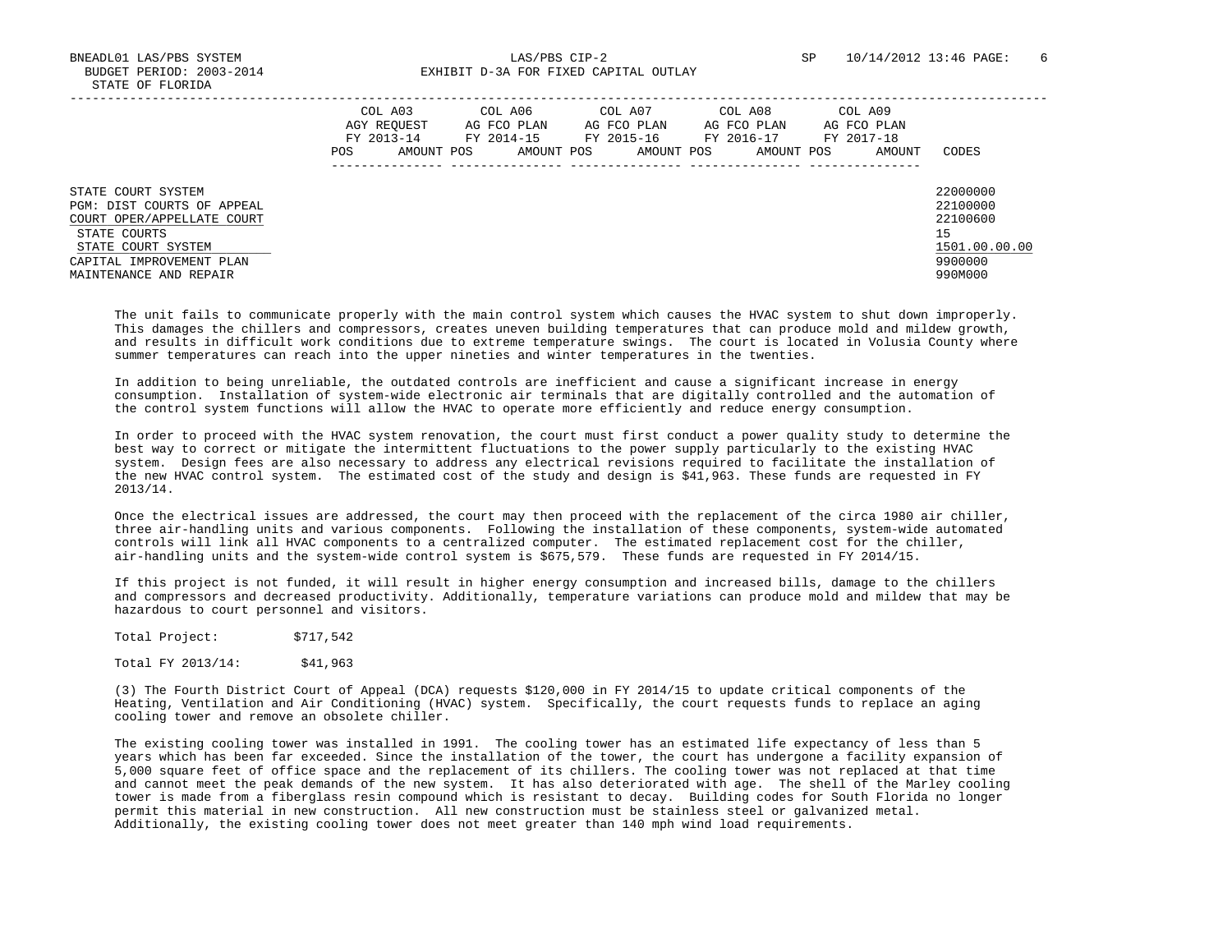|                                                                                                                                                                            | COL A03<br>AGY REOUEST<br>FY 2013-14<br>AMOUNT POS<br><b>POS</b> | COL A06<br>AG FCO PLAN<br>FY 2014-15<br>AMOUNT POS | COL A07<br>AG FCO PLAN<br>FY 2015-16<br>AMOUNT POS | COL A08<br>AG FCO PLAN<br>FY 2016-17<br>AMOUNT POS | COL A09<br>AG FCO PLAN<br>FY 2017-18<br>AMOUNT | CODES                                                                         |
|----------------------------------------------------------------------------------------------------------------------------------------------------------------------------|------------------------------------------------------------------|----------------------------------------------------|----------------------------------------------------|----------------------------------------------------|------------------------------------------------|-------------------------------------------------------------------------------|
| STATE COURT SYSTEM<br>PGM: DIST COURTS OF APPEAL<br>COURT OPER/APPELLATE COURT<br>STATE COURTS<br>STATE COURT SYSTEM<br>CAPITAL IMPROVEMENT PLAN<br>MAINTENANCE AND REPAIR |                                                                  |                                                    |                                                    |                                                    |                                                | 22000000<br>22100000<br>22100600<br>15<br>1501.00.00.00<br>9900000<br>990M000 |

 Attributable to the deteriorating condition of the cooling tower is the small pad where the chiller, pumps, and old chiller are located. The Trane chiller unit was left in place for possible use as a redundancy unit for the new system. This is no longer necessary. The lack of charging to the Trane chiller has rendered it obsolete and costly to attempt to recharge. If the Trane chiller is removed, it will free up limited space and permit greater airflow to support the existing equipment and cooling tower thereby extending their useful lives. There is no marketable value to the Trane chiller except for scrap.

 If this issue is not funded, the useful life of the HVAC system may be compromised and the potential for repeated and costly repairs may be likely.

Total FY 2014/2015: \$120,000

 Budget Request Total FY 2013/14: \$122,624 \*\*\*\*\*\*\*\*\*\*\*\*\*\*\*\*\*\*\*\*\*\*\*\*\*\*\*\*\*\*\*\*\*\*\*\*\*\*\*\*\*\*\*\*\*\*\*\*\*\*\*\*\*\*\*\*\*\*\*\*\*\*\*\*\*\*\*\*\*\*\*\*\*\*\*\*\*\*\*\*\*\*\*\*\*\*\*\*\*\*\*\*\*\*\*\*\*\*\*\*\*\*\*\*\*\*\*\*\*\*\*\*\*\*\*\*\*\*\*\*\*\*\*\*\*\*\*

FACILITIES REPAIR & MAINT 080956

| रUNL<br>,,,,,,,,<br>$\kappa$ NERA'<br>GNUE | . <del>.</del> | າາດ<br>ົດ<br>$\sim$ $\sim$ | 1000                                                                                               |  |
|--------------------------------------------|----------------|----------------------------|----------------------------------------------------------------------------------------------------|--|
|                                            |                | ________________           | _ _ _ _ _ _ _ _ _ _ _ _<br>_______<br>-------------<br>_________<br>_______________<br>___________ |  |
| .                                          |                |                            |                                                                                                    |  |

AGENCY NARRATIVE:

 2013-2014 BUDGET YEAR NARRATIVE: FACILITIES REPAIR & MAINT IT COMPONENT? NO The Fifth District Court of Appeal (DCA) requests \$19,239 to replace exterior sealants on the east elevation panels, windows and pre-cast joints reseal windows at the court's facility located in Daytona Beach.

 The courthouse, built in 1980, is constructed of pre cast coquina panels with expansion joints consisting of a urethane sealant, and aluminum framed windows. This surface requires treatment with a clear waterproofing sealant every 5 years to eliminate water intrusion as the exterior panels are porous. Over the course of time, the urethane sealant used to seal expansion joints deteriorates and cracks allowing water intrusion. Voids in the expansion joints causes water damage to walls, carpets, ceiling tiles and can also breed molds and endanger interior air quality. The court facility is less than 100 feet from the Intracoastal Waterway and approximately one mile from the Atlantic Ocean making the facility vulnerable to gale and hurricane force wind driven rains.

 The proposed project would include removal of pre-cast joint sealants, installing a perimeter cove bead of urethane sealant in expansion joints and East elevation window frames. A clear water proofing sealant would be applied to the exterior panels (East-side only). This project is needed to insure the protection of the building structure and contents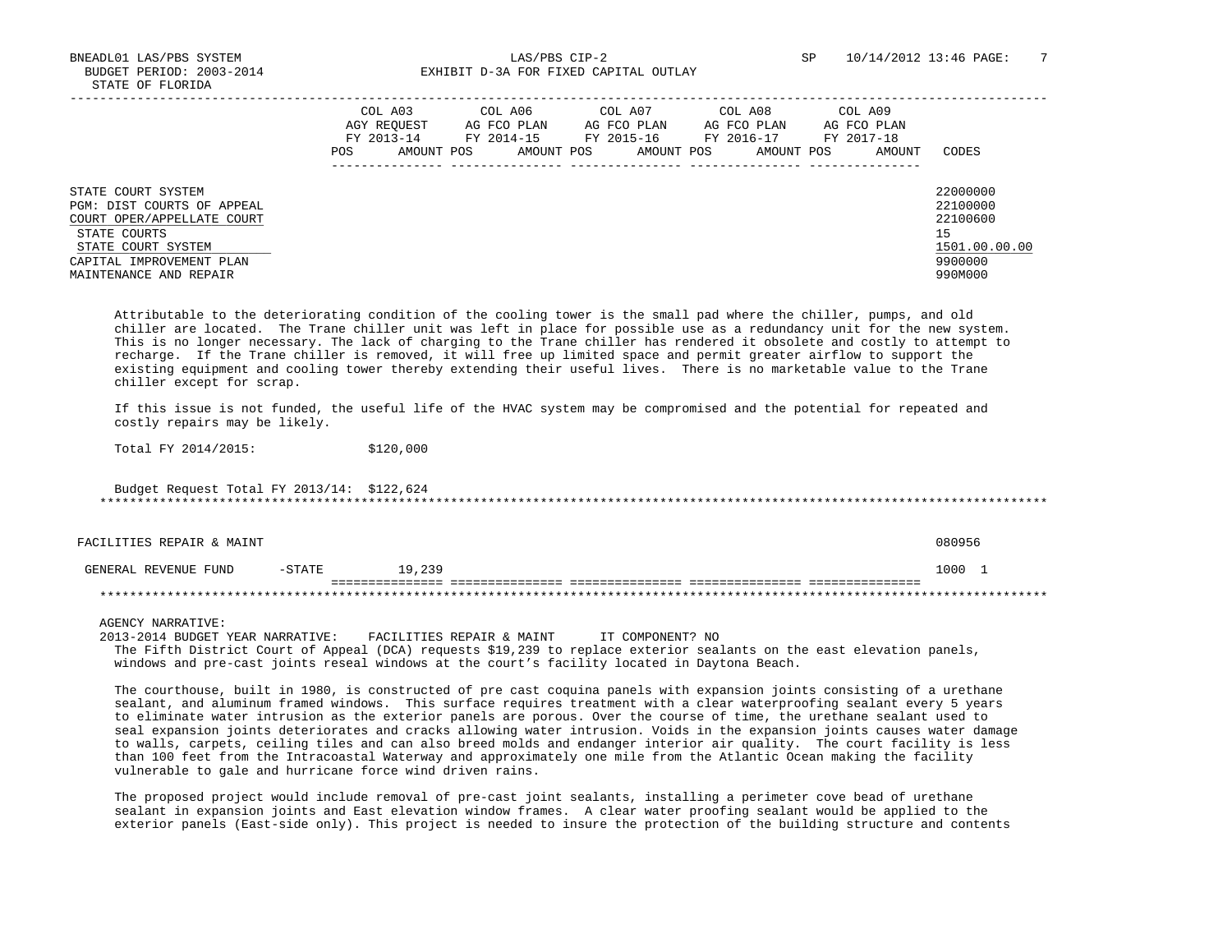BNEADL01 LAS/PBS SYSTEM LAS/PBS CIP-2 SP 10/14/2012 13:46 PAGE: 8 BUDGET PERIOD: 2003-2014 **EXHIBIT D-3A FOR FIXED CAPITAL OUTLAY** 

|                                                                                                                                                                                                                                                                                                                                                                                                                                                                                                                                                                                                                                                                                                                                       |          | COL A03<br>AGY REQUEST | COL A06<br>AG FCO PLAN | COL A07<br>AG FCO PLAN<br>FY 2013-14 FY 2014-15 FY 2015-16 FY 2016-17 | COL A08<br>AG FCO PLAN | COL A09<br>AG FCO PLAN<br>FY 2017-18 |                                                                               |
|---------------------------------------------------------------------------------------------------------------------------------------------------------------------------------------------------------------------------------------------------------------------------------------------------------------------------------------------------------------------------------------------------------------------------------------------------------------------------------------------------------------------------------------------------------------------------------------------------------------------------------------------------------------------------------------------------------------------------------------|----------|------------------------|------------------------|-----------------------------------------------------------------------|------------------------|--------------------------------------|-------------------------------------------------------------------------------|
|                                                                                                                                                                                                                                                                                                                                                                                                                                                                                                                                                                                                                                                                                                                                       | POS      | AMOUNT POS             | AMOUNT POS             | AMOUNT POS                                                            | AMOUNT POS             | AMOUNT                               | CODES                                                                         |
| STATE COURT SYSTEM<br>PGM: DIST COURTS OF APPEAL<br>COURT OPER/APPELLATE COURT<br>STATE COURTS<br>STATE COURT SYSTEM<br>CAPITAL IMPROVEMENT PLAN<br>MAINTENANCE AND REPAIR                                                                                                                                                                                                                                                                                                                                                                                                                                                                                                                                                            |          |                        |                        |                                                                       |                        |                                      | 22000000<br>22100000<br>22100600<br>15<br>1501.00.00.00<br>9900000<br>990M000 |
| from water damage along with protecting inside air quality.                                                                                                                                                                                                                                                                                                                                                                                                                                                                                                                                                                                                                                                                           |          |                        |                        |                                                                       |                        |                                      |                                                                               |
| If this project is not funded, the structural and interior contents of the building will be compromised and the court<br>personnel may be exposed to mold borne illness.                                                                                                                                                                                                                                                                                                                                                                                                                                                                                                                                                              |          |                        |                        |                                                                       |                        |                                      |                                                                               |
| The estimated cost to replace exterior sealant on the east elevation panels, windows and pre-cast joints is \$ 19,239.                                                                                                                                                                                                                                                                                                                                                                                                                                                                                                                                                                                                                |          |                        |                        |                                                                       |                        |                                      |                                                                               |
| Total:                                                                                                                                                                                                                                                                                                                                                                                                                                                                                                                                                                                                                                                                                                                                | \$19,239 |                        |                        |                                                                       |                        |                                      |                                                                               |
| Budget Request Total: \$19,239<br>PAVING, STATEWIDE                                                                                                                                                                                                                                                                                                                                                                                                                                                                                                                                                                                                                                                                                   |          |                        |                        |                                                                       |                        |                                      | 081600                                                                        |
|                                                                                                                                                                                                                                                                                                                                                                                                                                                                                                                                                                                                                                                                                                                                       |          |                        |                        |                                                                       |                        |                                      |                                                                               |
| GENERAL REVENUE FUND<br>$-$ STATE                                                                                                                                                                                                                                                                                                                                                                                                                                                                                                                                                                                                                                                                                                     |          | 30,450                 |                        |                                                                       |                        |                                      | 1000 1                                                                        |
| <b>AGENCY NARRATIVE:</b><br>2013-2014 BUDGET YEAR NARRATIVE:<br>The Second District Court of Appeal requests \$30,450 to reconstruct its driveway so that the connection provides a<br>sufficient width and turn radius for vehicles to safely enter the court's parking area.                                                                                                                                                                                                                                                                                                                                                                                                                                                        |          | PAVING, STATEWIDE      |                        | IT COMPONENT? NO                                                      |                        |                                      |                                                                               |
| The public entrance to the Lakeland courthouse is located on Memorial Boulevard, which is on Highway 92, a 4-lane divided<br>highway with heavy car and truck traffic. The posted speed limit is 35 mph, yet it is often exceeded. The court's<br>driveway is only 24 feet wide for 2-way traffic (i.e., "in" movement and "out" movement). Due to the limited turn radius<br>and width of the driveway, vehicles turning in must come to a near stop on the highway before completing the turn.<br>Employees and visitors frequently report that they fear being rear-ended before they can complete the turn. On May 25,<br>2012, there was a three vehicle accident with injuries involving someone entering the court's driveway. |          |                        |                        |                                                                       |                        |                                      |                                                                               |
| The driveway width and outside radius need to be increased in order to relieve interference between the entering and<br>exiting traffic, which adversely affects traffic flow and creates a safety hazard for vehicles that are attempting to<br>enter the court's parking area. If this issue is not funded, employees, visitors and other motorists may be at risk of<br>serious injury.                                                                                                                                                                                                                                                                                                                                            |          |                        |                        |                                                                       |                        |                                      |                                                                               |

| Construction:       |       | \$26,500 |
|---------------------|-------|----------|
| Engineering Fee:    | 9.43% | \$2,500  |
| DMS Management Fee: | 5.47% | \$1,450  |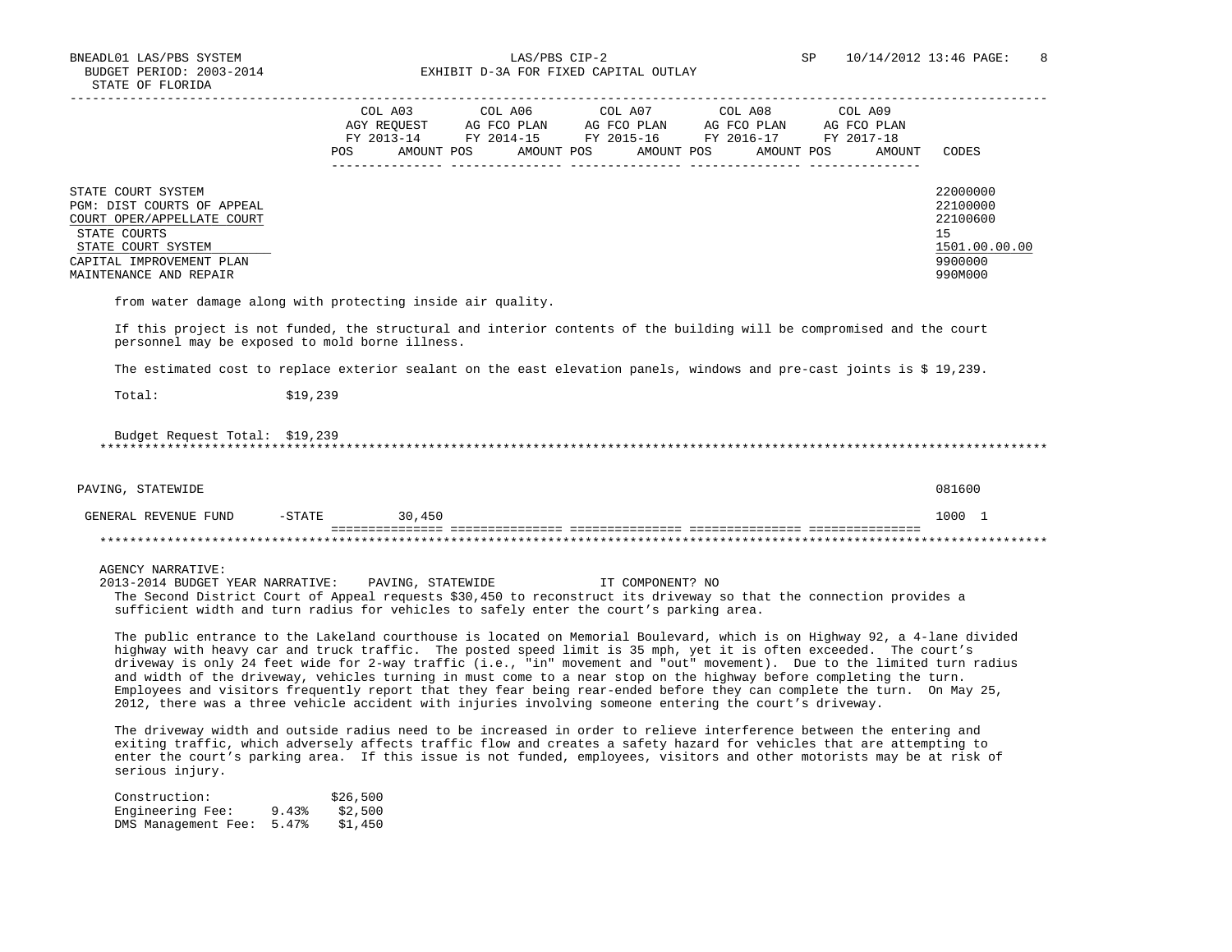|                                                                                                                                                                                                                                                                                                                                                                                                                                                                                                                                                                                                                                                                                                                                                                                                                                                                                                                                                                                                                                                                                                                                                                                                                                                                                                                                                                                                                                                                | COL A03<br>AGY REQUEST<br>FY 2013-14<br>POS | AG FCO PLAN<br>AMOUNT POS | COL A06 | AG FCO PLAN<br>AMOUNT POS | COL A07<br>AMOUNT POS | COL A08<br>AG FCO PLAN<br>FY 2014-15 FY 2015-16 FY 2016-17 FY 2017-18 | AMOUNT POS | COL A09<br>AG FCO PLAN<br>AMOUNT | CODES                                                                         |
|----------------------------------------------------------------------------------------------------------------------------------------------------------------------------------------------------------------------------------------------------------------------------------------------------------------------------------------------------------------------------------------------------------------------------------------------------------------------------------------------------------------------------------------------------------------------------------------------------------------------------------------------------------------------------------------------------------------------------------------------------------------------------------------------------------------------------------------------------------------------------------------------------------------------------------------------------------------------------------------------------------------------------------------------------------------------------------------------------------------------------------------------------------------------------------------------------------------------------------------------------------------------------------------------------------------------------------------------------------------------------------------------------------------------------------------------------------------|---------------------------------------------|---------------------------|---------|---------------------------|-----------------------|-----------------------------------------------------------------------|------------|----------------------------------|-------------------------------------------------------------------------------|
| STATE COURT SYSTEM<br>PGM: DIST COURTS OF APPEAL<br>COURT OPER/APPELLATE COURT<br>STATE COURTS<br>STATE COURT SYSTEM<br>CAPITAL IMPROVEMENT PLAN<br>MAINTENANCE AND REPAIR                                                                                                                                                                                                                                                                                                                                                                                                                                                                                                                                                                                                                                                                                                                                                                                                                                                                                                                                                                                                                                                                                                                                                                                                                                                                                     |                                             |                           |         |                           |                       |                                                                       |            |                                  | 22000000<br>22100000<br>22100600<br>15<br>1501.00.00.00<br>9900000<br>990M000 |
| Budget Request Total:                                                                                                                                                                                                                                                                                                                                                                                                                                                                                                                                                                                                                                                                                                                                                                                                                                                                                                                                                                                                                                                                                                                                                                                                                                                                                                                                                                                                                                          | \$30,450                                    |                           |         |                           |                       |                                                                       |            |                                  |                                                                               |
| ROOF REPLACE/REPAIR-STWIDE                                                                                                                                                                                                                                                                                                                                                                                                                                                                                                                                                                                                                                                                                                                                                                                                                                                                                                                                                                                                                                                                                                                                                                                                                                                                                                                                                                                                                                     |                                             |                           |         |                           |                       |                                                                       |            |                                  | 082528                                                                        |
| GENERAL REVENUE FUND<br>$-$ STATE                                                                                                                                                                                                                                                                                                                                                                                                                                                                                                                                                                                                                                                                                                                                                                                                                                                                                                                                                                                                                                                                                                                                                                                                                                                                                                                                                                                                                              |                                             | 75,000                    |         |                           |                       |                                                                       |            |                                  | 1000 1                                                                        |
| <b>AGENCY NARRATIVE:</b><br>2013-2014 BUDGET YEAR NARRATIVE: ROOF REPLACE/REPAIR-STWIDE IT COMPONENT? NO<br>The Fifth District Court of Appeal requests \$75,000 to replace 30 large skylights at the court's facility located in<br>Daytona Beach. The original part of the court facility, built in 1980, included a number of large skylights that provide<br>natural light in the public parts of the building (courtroom, lobby and library) as well as the hallways. The skylights<br>are an integral part of the roof structure and in addition to providing light, prevent rain and wind intrusion.<br>In the 2004 hurricanes, one skylight was destroyed and subsequently replaced. The remaining skylights are original. Age<br>has caused them to crack, cloud and leak. Many of the existing skylights have been repaired with roofing tape. In<br>addition, the skylights do not meet current building code requirements and are very energy inefficient.<br>The court facility is less than 100 feet from the Intracoastal Waterway and approximately one mile from the Atlantic<br>Ocean, making the facility susceptible to gale and hurricane force winds. If the skylights are not replaced, energy<br>costs will remain high, and the risk of a catastrophic failure is great should one be destroyed causing significant<br>interior damage. Such a failure would cause extensive damage to the interior of the building and its contents. |                                             |                           |         |                           |                       |                                                                       |            |                                  |                                                                               |
|                                                                                                                                                                                                                                                                                                                                                                                                                                                                                                                                                                                                                                                                                                                                                                                                                                                                                                                                                                                                                                                                                                                                                                                                                                                                                                                                                                                                                                                                |                                             |                           |         |                           |                       |                                                                       |            |                                  |                                                                               |
| \$75,000<br>Total:                                                                                                                                                                                                                                                                                                                                                                                                                                                                                                                                                                                                                                                                                                                                                                                                                                                                                                                                                                                                                                                                                                                                                                                                                                                                                                                                                                                                                                             |                                             |                           |         |                           |                       |                                                                       |            |                                  |                                                                               |
| Budget Request Total: \$75,000                                                                                                                                                                                                                                                                                                                                                                                                                                                                                                                                                                                                                                                                                                                                                                                                                                                                                                                                                                                                                                                                                                                                                                                                                                                                                                                                                                                                                                 |                                             |                           |         |                           |                       |                                                                       |            |                                  |                                                                               |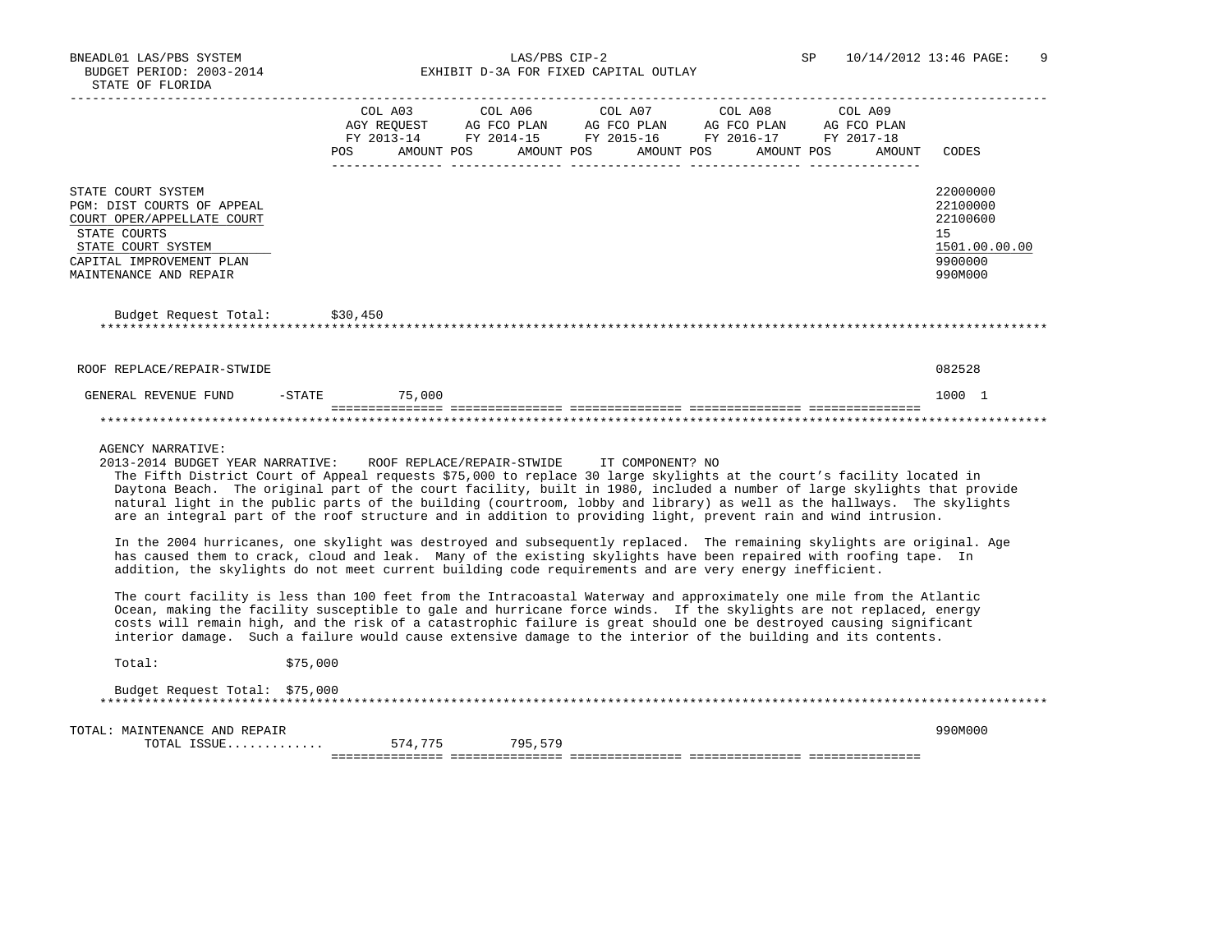|                                                                                                                                                                                                                           |        | <b>POS</b> | COL A03<br>AGY REOUEST<br>FY 2013-14<br>AMOUNT POS | COL A06<br>AG FCO PLAN<br>FY 2014-15<br>AMOUNT POS | COL A07 | AG FCO PLAN<br>FY 2015-16<br>AMOUNT POS | COL A08 | AG FCO PLAN<br>FY 2016-17<br>AMOUNT POS | COL A09<br>FY 2017-18 | AG FCO PLAN<br>AMOUNT | CODES                                                                                             |
|---------------------------------------------------------------------------------------------------------------------------------------------------------------------------------------------------------------------------|--------|------------|----------------------------------------------------|----------------------------------------------------|---------|-----------------------------------------|---------|-----------------------------------------|-----------------------|-----------------------|---------------------------------------------------------------------------------------------------|
| STATE COURT SYSTEM<br>PGM: DIST COURTS OF APPEAL<br>COURT OPER/APPELLATE COURT<br>STATE COURTS<br>STATE COURT SYSTEM<br>CAPITAL IMPROVEMENT PLAN<br>SPECIAL PURPOSE<br>FIXED CAPITAL OUTLAY<br>EMERGENCY GENERATOR SYSTEM |        |            |                                                    |                                                    |         |                                         |         |                                         |                       |                       | 22000000<br>22100000<br>22100600<br>15<br>1501.00.00.00<br>9900000<br>990S000<br>080000<br>080032 |
| GENERAL REVENUE FUND                                                                                                                                                                                                      | -STATE |            | 203,947                                            |                                                    |         |                                         |         |                                         |                       |                       | 1000 1                                                                                            |
|                                                                                                                                                                                                                           |        |            |                                                    |                                                    |         |                                         |         |                                         |                       |                       |                                                                                                   |

AGENCY NARRATIVE:

2013-2014 BUDGET YEAR NARRATIVE: EMERGENCY GENERATOR SYSTEM IT COMPONENT? NO

 The Third District Court of Appeal requests \$203,947 to purchase an emergency, natural-gas fueled, electrical generator system for the courthouse complex located in Miami.

 This budget request includes the addition of a new 300 kilowatt (KW) standby emergency generator which will not only supply electricity during a power outage, but will also replace the court's failed and uninterruptible power supplies that serve the life safety systems. Those systems include designated luminaries for means of egress illumination, stairway illumination, and exit signage. As a temporary measure, the court currently has a limited number of lighting fixtures containing battery backup ballasts which provide emergency egress lighting for approximately 15 minutes. The requested emergency generating system will support all life safety items such as security/fire alarm systems, telephone system, voice/data network, servers and other essential equipment. The generator would also provide emergency power during the frequent power interruptions resulting from the lightning storms in South Florida. In addition, it would be utilized to provide power following outages from tropical storms and hurricanes, allowing the court to continue its operations.

 Recently the local natural gas utility, Florida City Gas, extended their service to an area adjacent to the court, which has provided an opportunity to acquire a natural-gas fueled generating system at a lower cost as opposed to a diesel fueled generator with an in-ground fuel tank. The natural-gas fueled generating system should provide power indefinitely as long as the gas lines are operational. A previous funding request for this fixed capital outlay project had been estimated at \$505,050 as opposed to the current request of \$203,947.

 Failure to fund this request would not only cause the court to interrupt its operations during a power outage but, due to inadequate life safety support, also jeopardizes the welfare of employees, visitors and vendors during an emergency evacuation of the courthouse.

| Construction:              |     | \$168,900 |  |  |
|----------------------------|-----|-----------|--|--|
| Building Escalation: 5.75% |     | \$9,712   |  |  |
| Contingency Fees:          | 15% | \$25,335  |  |  |
| Budget Request Total:      |     | \$203,947 |  |  |
|                            |     |           |  |  |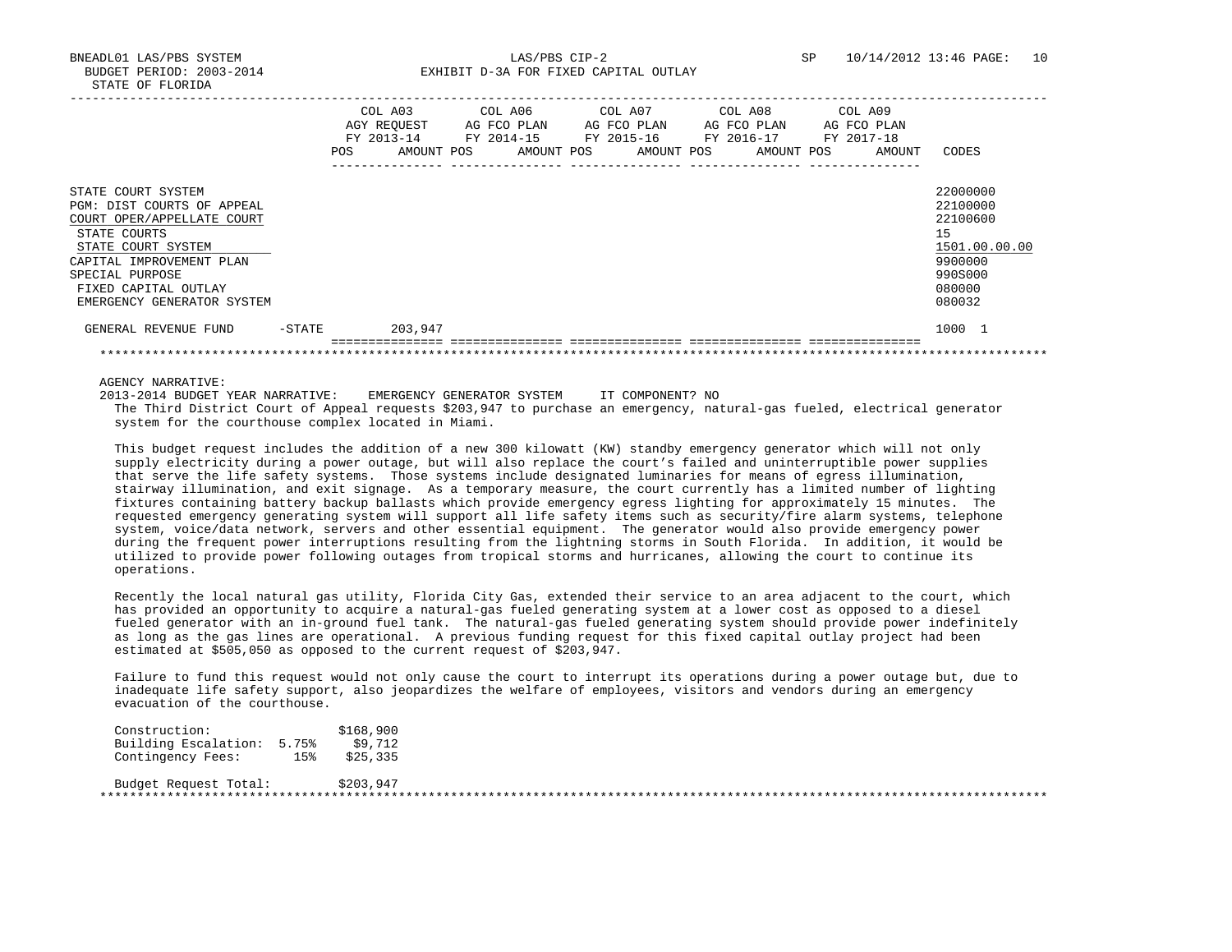BNEADL01 LAS/PBS SYSTEM LAS/PBS CIP-2 SP 10/14/2012 13:46 PAGE: 11 BUDGET PERIOD: 2003-2014 **EXHIBIT D-3A FOR FIXED CAPITAL OUTLAY** 

|                                                                                                                                                                                                               |           | <b>POS</b> | COL A03<br>AGY REOUEST<br>FY 2013-14<br>AMOUNT POS | COL A06<br>AG FCO PLAN<br>FY 2014-15 | AMOUNT POS | COL A07 | AG FCO PLAN<br>FY 2015-16<br>AMOUNT POS | FY 2016-17 | COL A08 | AG FCO PLAN<br>AMOUNT POS | COL A09<br>FY 2017-18 | AG FCO PLAN<br>AMOUNT | CODES                                                                                             |
|---------------------------------------------------------------------------------------------------------------------------------------------------------------------------------------------------------------|-----------|------------|----------------------------------------------------|--------------------------------------|------------|---------|-----------------------------------------|------------|---------|---------------------------|-----------------------|-----------------------|---------------------------------------------------------------------------------------------------|
|                                                                                                                                                                                                               |           |            |                                                    |                                      |            |         |                                         |            |         |                           |                       |                       |                                                                                                   |
| STATE COURT SYSTEM<br>PGM: DIST COURTS OF APPEAL<br>COURT OPER/APPELLATE COURT<br>STATE COURTS<br>STATE COURT SYSTEM<br>CAPITAL IMPROVEMENT PLAN<br>SPECIAL PURPOSE<br>FIXED CAPITAL OUTLAY<br>FACILITY STUDY |           |            |                                                    |                                      |            |         |                                         |            |         |                           |                       |                       | 22000000<br>22100000<br>22100600<br>15<br>1501.00.00.00<br>9900000<br>990S000<br>080000<br>080062 |
| GENERAL REVENUE FUND                                                                                                                                                                                          | $-$ STATE |            | 390,000                                            |                                      |            |         |                                         |            |         |                           |                       |                       | 1000 1                                                                                            |
|                                                                                                                                                                                                               |           |            |                                                    |                                      |            |         |                                         |            |         |                           |                       |                       |                                                                                                   |
|                                                                                                                                                                                                               |           |            |                                                    |                                      |            |         |                                         |            |         |                           |                       |                       |                                                                                                   |

#### AGENCY NARRATIVE:

### 2013-2014 BUDGET YEAR NARRATIVE: FACILITY STUDY IT COMPONENT? NO

 (1) The Third District Court of Appeal (DCA) requests \$100,000 to contract with an architect to plan a design to update two other areas to comply with the revised 2010 Americans with Disabilities Act (ADA) Standards for Accessible Design and make the public areas of the Miami courthouse accessible to all Floridians, including those with disabilities.

 In 2007, Chief Justice R. Fred Lewis directed the courts to conduct a Court Accessibility Survey to determine the accessibility of court facilities within each district. The survey identified six areas in the Third DCA that are not in compliance. These are: public parking, main entrance, lobby, public bathrooms, courtroom and the public area of Clerk of Court's Office. The courthouse areas requiring remediation to address ADA compliance issues are described below.

 This request addresses ADA compliance and court security issues with the main entrance and the public area of the Clerk's office. Below the issues are described.

### Main Entrance

 The main entrance to the courthouse has not been renovated since its original design in 1976. The courthouse was designed with a novel approach that embraced both the tropical environment and the concept of open government. The front of the court building is an open-air, free-flowing structure. While this novel open-air design won several design awards in its day, these same features and the accessibility of the main entrance poses significant security issues that cannot be resolved without reconstruction. Furthermore, the area in which the security checkpoint is currently located does not meet the 2010 ADA requirements and these issues cannot be addressed without relocation of the security area.

 The public entrance to the courthouse consists of one set of double doors that lack the required automatic door openers. Each leaf has a width of 30 in. due to their outdated push-bar mechanisms. In addition, the doors require more than 8.5 pounds of force to open and they lack hardware to be operable with a closed fist. Every time a person in a wheelchair visits the court, both doors need to be held open by court security personnel. Once visitors pass the entrance doors, they need to go through the security checkpoint. Because there is only 35 in. of space between the door and the security barriers, court personnel must hold the doors open until the visitor clears the checkpoint.

 Additionally, the security barriers that consist of a magnetometer and scanning equipment only leave a space 26 in. wide adjacent to the security screening devices, which is far less than the required 36 in. wide accessible route. The security equipment must be turned off to allow passage of wheelchairs through the 29.5 in. wide magnetometer, while court security personnel provide assistance.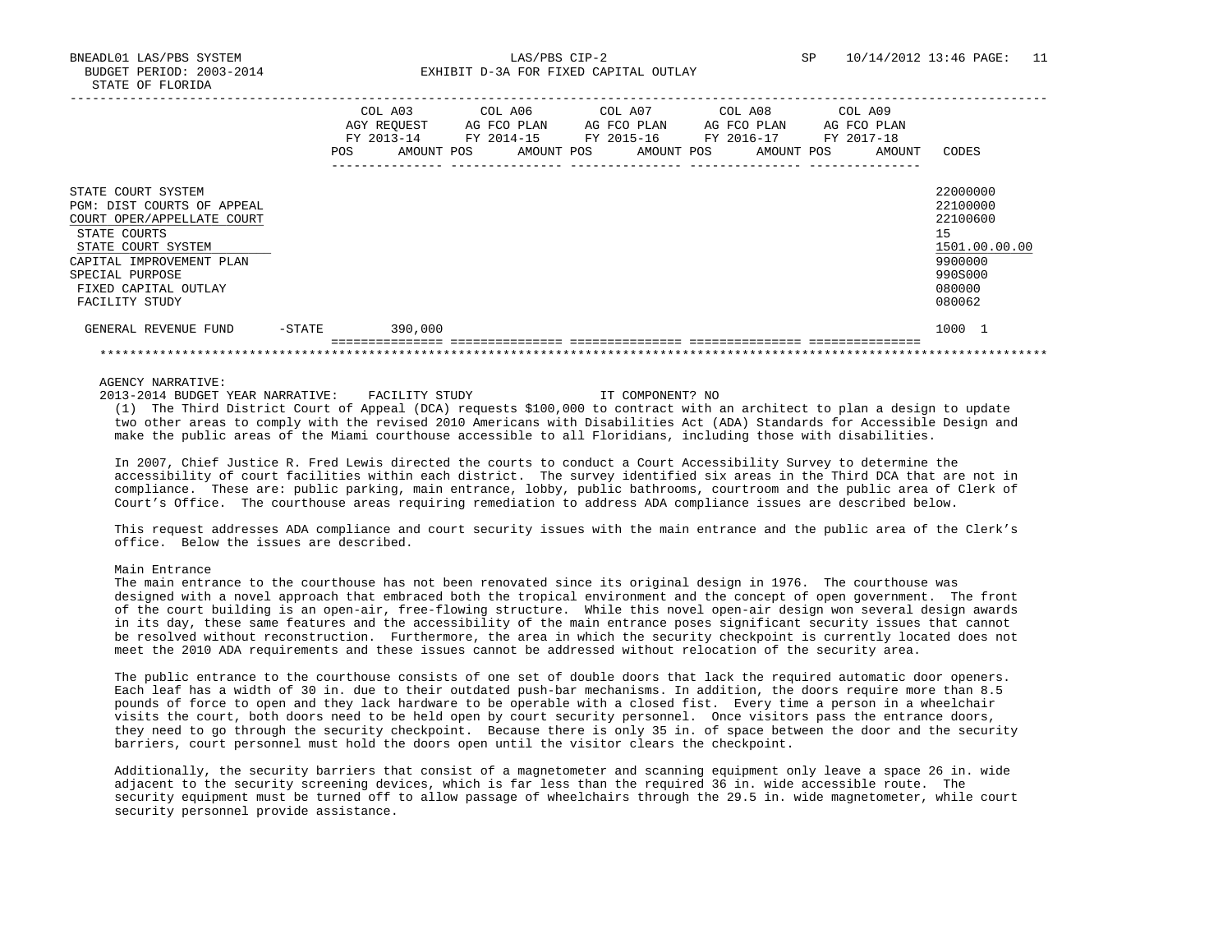BNEADL01 LAS/PBS SYSTEM LAS/PBS CIP-2 SP 10/14/2012 13:46 PAGE: 12 BUDGET PERIOD: 2003-2014 **EXHIBIT D-3A FOR FIXED CAPITAL OUTLAY** 

|                                                                                                                      | COL A03<br>AGY REOUEST<br>FY 2013-14<br>AMOUNT POS<br>POS. | COL A06<br>AG FCO PLAN<br>FY 2014-15<br>AMOUNT POS | COL A07<br>AG FCO PLAN<br>FY 2015-16<br>AMOUNT POS | COL A08<br>AG FCO PLAN<br>FY 2016-17<br>AMOUNT POS | COL A09<br>AG FCO PLAN<br>FY 2017-18<br>AMOUNT | CODES                                                   |
|----------------------------------------------------------------------------------------------------------------------|------------------------------------------------------------|----------------------------------------------------|----------------------------------------------------|----------------------------------------------------|------------------------------------------------|---------------------------------------------------------|
| STATE COURT SYSTEM<br>PGM: DIST COURTS OF APPEAL<br>COURT OPER/APPELLATE COURT<br>STATE COURTS<br>STATE COURT SYSTEM |                                                            |                                                    |                                                    |                                                    |                                                | 22000000<br>22100000<br>22100600<br>15<br>1501.00.00.00 |
| CAPITAL IMPROVEMENT PLAN<br>SPECIAL PURPOSE                                                                          |                                                            |                                                    |                                                    |                                                    |                                                | 9900000<br>990S000                                      |

 During FY 2006-2007, the court, working with the Department of Management Services, hired the architectural firm of Spillis Candela now known as AECOM, to conduct a study addressing security problems relating to the building's 1976 open air design. Based on the inadequacy of the existing security area, Spillis' recommendations included the re-design of the entrance to the building. This study needs to be expanded to include the existing accessibility issues.

#### Public Area of Clerk of Court Office

 The Clerk's Office has not been renovated since 1976 and has outgrown its workspace. Only two visitors can utilize the public area of the Clerk's Office at one time due to the cramped conditions in that area. This area is only accessible through a set of hinged double doors. The doors require more than 8.5 pounds of force to open and they lack hardware that is operable with a closed fist.

 The service counter, which is provided for the distribution of court information or court business transactions, is at a height of 42.5 in. and has no area that meets the 36 in. counter height requirement for accessibility. There is security glass that extends from the top of the counter to the ceiling, making minor repairs to the counter not feasible. In addition, the counsel table work surface, utilized to review the materials provided by the Clerk's Office, does not meet the ADA width and height requirements. Both the service counter and work surface need to be replaced.

 In order to address the issues of the main entrance and the public area of the Clerk's Office in a systematic way that will address accessibility compliance and also conform to Court Security Standards, the court is requesting funding to contract the services of an architectural firm to devise a uniform design and a systematic plan.

 Failure to fund this request will keep the physical structure of the court in its current, outdated condition and in non-compliance with the standards set forth in the ADA. Furthermore, this will negatively impact persons with disabilities by imposing unnecessary and undue hardships for use of court facilities. These persons will continue to suffer diminished access because court facilities will not be readily accessible to or usable by persons with disabilities.

Total:  $$100,000$  (non-recurring)

 (2) The Fourth District Court of Appeal (DCA) requests \$50,000 in funding for a comprehensive architectural and engineering study to address the current deficiencies in both Americans with Disabilities Act (ADA) compliance and court security. The results of the study will be used to develop a Fixed Capital Outlay issue to correct current deficiencies.

 The Fourth DCA has occupied its current facility since 1970, and was constructed prior to the 1991 ADA Standards for Accessible Design and recent 2010 ADA Amendments. Amendments to the ADA and a review of the original entry design and construction indicate numerous deficiencies. Those deficiencies include the entryway, exterior ramps, security screening space, public restrooms, attorney tables located in the courtroom, the clerk's office, and wheelchair access to the court bench from the judge's robing room. The legislature had provided the court with funds to address an ADA issue several years ago. However, the majority of those funds were offered up in an exercise to address a revenue shortfall in the State Courts Revenue Trust Fund.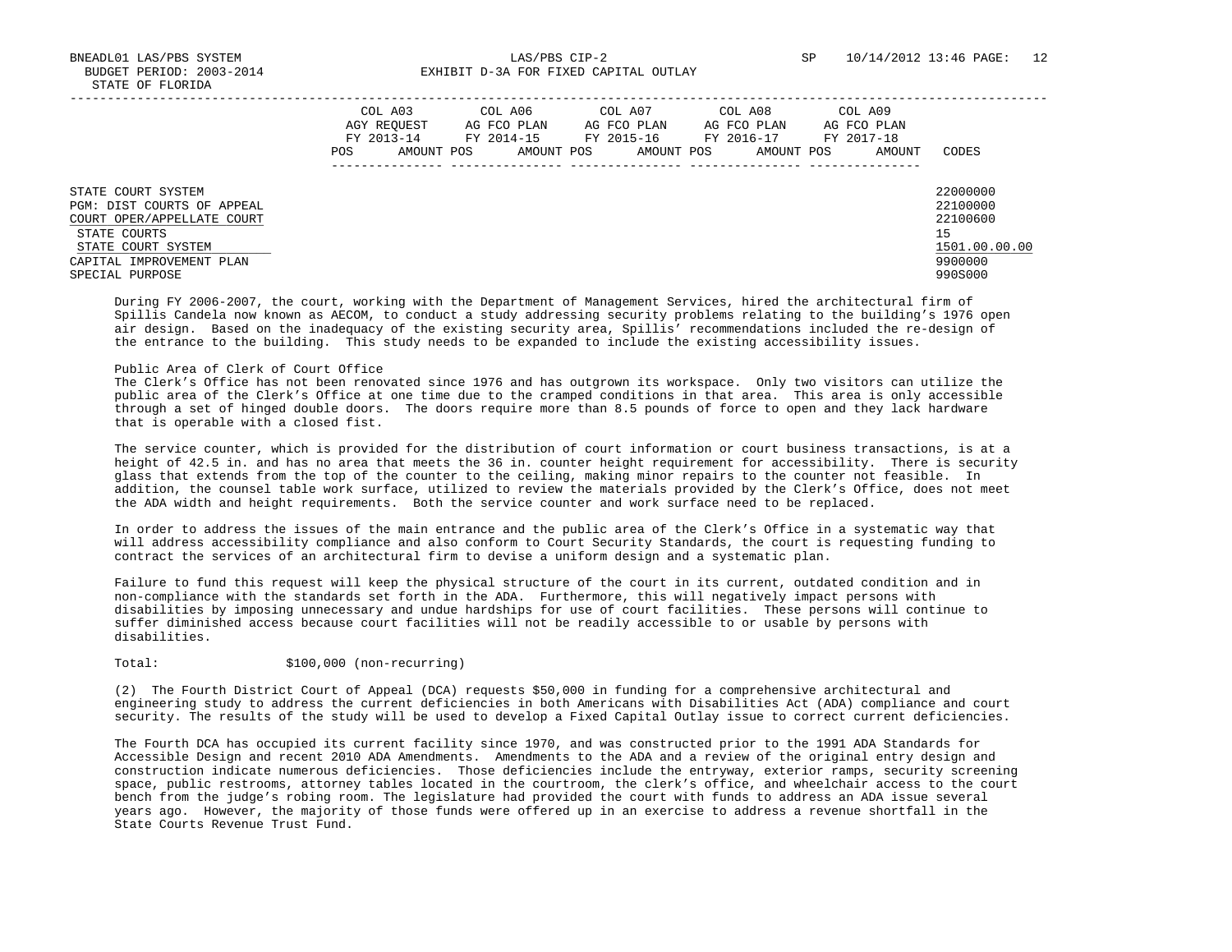BNEADL01 LAS/PBS SYSTEM LAS/PBS CIP-2 SP 10/14/2012 13:46 PAGE: 13 BUDGET PERIOD: 2003-2014 **EXHIBIT D-3A FOR FIXED CAPITAL OUTLAY** 

|                                                                                                                                                                     | COL A03<br>AGY REOUEST<br>FY 2013-14<br>POS | COL A06<br>AG FCO PLAN<br>FY 2014-15<br>AMOUNT POS<br>AMOUNT POS | COL A07<br>AG FCO PLAN<br>FY 2015-16<br>AMOUNT POS | COL A08<br>AG FCO PLAN<br>FY 2016-17<br>AMOUNT POS | COL A09<br>AG FCO PLAN<br>FY 2017-18<br>AMOUNT | CODES                                                                         |
|---------------------------------------------------------------------------------------------------------------------------------------------------------------------|---------------------------------------------|------------------------------------------------------------------|----------------------------------------------------|----------------------------------------------------|------------------------------------------------|-------------------------------------------------------------------------------|
| STATE COURT SYSTEM<br>PGM: DIST COURTS OF APPEAL<br>COURT OPER/APPELLATE COURT<br>STATE COURTS<br>STATE COURT SYSTEM<br>CAPITAL IMPROVEMENT PLAN<br>SPECIAL PURPOSE |                                             |                                                                  |                                                    |                                                    |                                                | 22000000<br>22100000<br>22100600<br>15<br>1501.00.00.00<br>9900000<br>990S000 |

 The U.S. Marshals Service completed a security audit on April 17, 2012 and determined deficiencies in design. The Fourth DCA is currently awaiting the official results from the audit. The court has insufficient resources to provide adequate security to judges, staff, court documents, and the user public.

 Failure to take corrective action may result in significant monetary liability to the state. Additionally, if this issue is not funded, the safety of court personnel and the public may be in jeopardy as well as the integrity of court documents.

Total:  $$50,000 (non-recurring)$ 

 (3) The District Courts of Appeal request \$240,000 in non-recurring funding to conduct a comprehensive statewide study of the district court of appeal maintained facilities. This request is being filed as a placeholder and will be updated during the FY 2013/14 Supplemental Legislative Budget Request (LBR) process. The purpose of this comprehensive study is to provide an adequate long term maintenance plan by evaluating and identifying any building deficiencies, major building system/component replacements, and propose remediation and/or renovation. Additionally, the proposed study will focus on ADA compliance and security integrity.

 The District Courts of Appeal are responsible for maintaining four facilities located in Lakeland, Miami, West Palm Beach and Daytona Beach. The facilities range in age from 32-52 years old. These aging structures require remediation and in some cases renovations to keep the courts operational and in compliance with building codes and laws. The requested study requires professional architectural and engineering expertise currently not available to the courts. The court will contract with a qualified vendor and follow all procurement guidelines and applicable laws. This request would provide \$240,000 to study each of the four district court facilities. These figures are preliminary estimates and may be revised during the FY 2013/14 Supplemental LBR process based on information received from potential vendors.

If this issue is not funded, serious building deficiencies or compliance issues may continue and possibly worsen.

Total:  $$240,000$  (non-recurring)

| Budget Request Total: \$390,000 (non-recurring) |
|-------------------------------------------------|
|                                                 |

FACILITY STUDY-DMS MGD 080171

GENERAL REVENUE FUND -STATE 100,000 1000 1000 1000 1000 1 =============== =============== =============== =============== ===============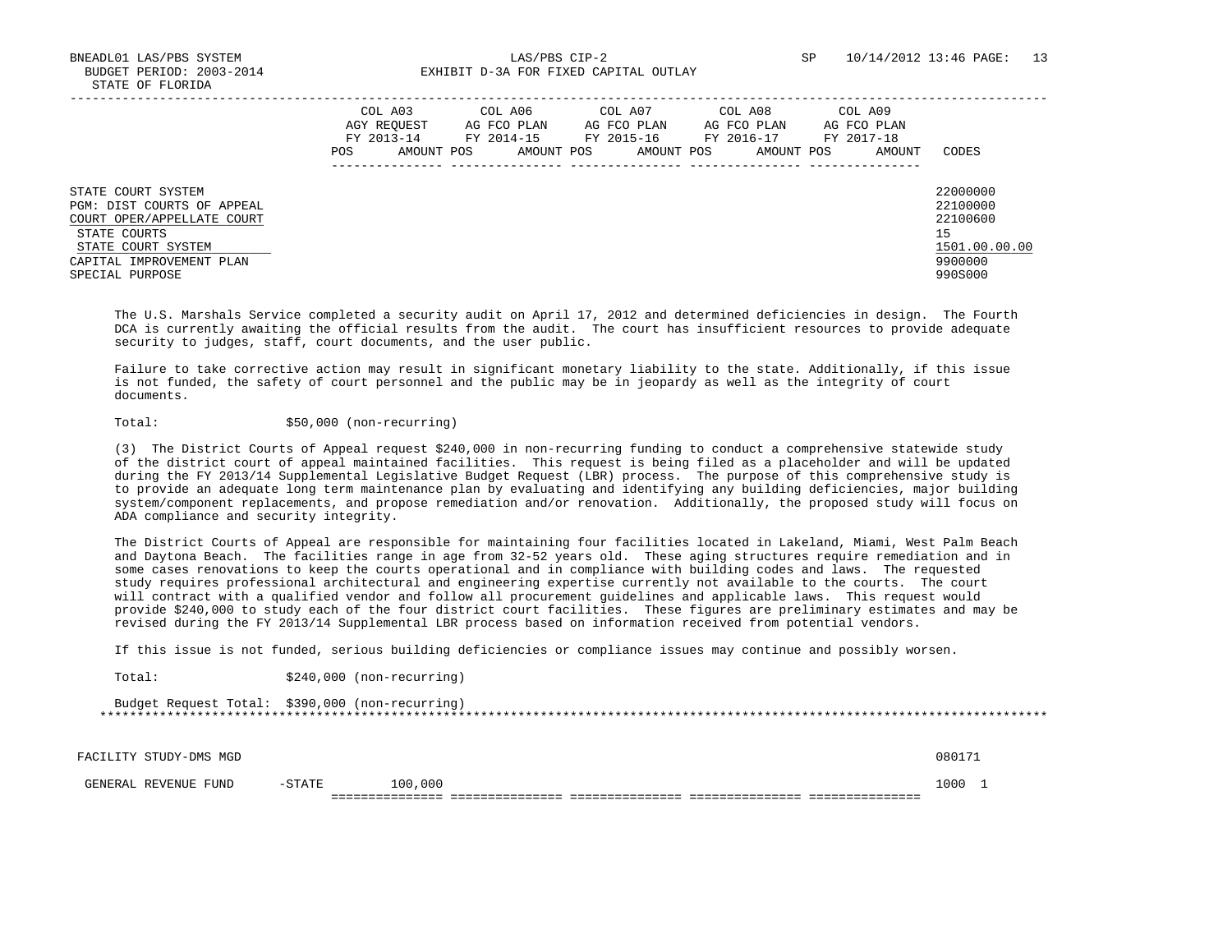BNEADL01 LAS/PBS SYSTEM LAS/PBS CIP-2 SP 10/14/2012 13:46 PAGE: 14 BUDGET PERIOD: 2003-2014 **EXHIBIT D-3A FOR FIXED CAPITAL OUTLAY** 

|                                                                                                                                                                     | COL A03<br>AGY REOUEST<br>FY 2013-14<br>AMOUNT POS<br>POS. | COL A06<br>AG FCO PLAN<br>FY 2014-15<br>AMOUNT POS | COL A07<br>AG FCO PLAN<br>FY 2015-16<br>AMOUNT POS | COL A08<br>AG FCO PLAN<br>FY 2016-17<br>AMOUNT POS | COL A09<br>AG FCO PLAN<br>FY 2017-18<br>AMOUNT | CODES                                                                         |
|---------------------------------------------------------------------------------------------------------------------------------------------------------------------|------------------------------------------------------------|----------------------------------------------------|----------------------------------------------------|----------------------------------------------------|------------------------------------------------|-------------------------------------------------------------------------------|
| STATE COURT SYSTEM<br>PGM: DIST COURTS OF APPEAL<br>COURT OPER/APPELLATE COURT<br>STATE COURTS<br>STATE COURT SYSTEM<br>CAPITAL IMPROVEMENT PLAN<br>SPECIAL PURPOSE |                                                            |                                                    |                                                    |                                                    |                                                | 22000000<br>22100000<br>22100600<br>15<br>1501.00.00.00<br>9900000<br>990S000 |

# AGENCY NARRATIVE:

 $Budgot$   $Bogyod$   $Tohol$ :  $6100,000$ 

 2013-2014 BUDGET YEAR NARRATIVE: FACILITY STUDY-DMS MGD IT COMPONENT? NO The Second District Court of Appeal (Second DCA) requests \$100,000 Fixed Capital Outlay to conduct a Department of Management Services (DMS) managed architectural/engineering study to assist decision-makers in planning for the current and future needs of the court. The purpose of the study would be to evaluate: the long-term needs of the court; the capacity for improving the Lakeland courthouse; and whether the lease or acquisition/construction of a consolidated facility would be in the best interest of the state, the court, and its users.

 The space available in the Second DCA's Lakeland headquarters is grossly inadequate for the court's operations and, as a result, the court has leased office space in Tampa for the past 32 years, pursuant to the legislature's authorization of a branch office. (Section 35.05, Florida Statutes) Eight of the court's 14 judges are currently located in leased office space in Tampa, at an annual cost of \$525,000 for rent, \$21,000 for courier costs, plus the associated administrative and operating costs for information technology and security. In addition, the Florida Supreme Court has certified the need for a 15th judge on this court.

 The term on the lease with Stetson University College of Law, Tampa Law Center was recently extended for a period of two years, resulting in a term ending date of June 30, 2015. The court may elect to extend the lease for an additional period of up to 8 years, upon written notice to Stetson no later than September 30, 2014.

 The deficiencies of the Lakeland headquarters include immediate and long-term operating, capital and facility renewal liabilities related to: deferred maintenance, renewal, and energy efficiency improvements; aging building components well past their lifecycle renewal; deficiencies in Americans with Disabilities Act (ADA) compliance; indoor air quality concerns related to the poor operational condition of the air distribution system; and a highly inefficient and ineffective use of interior space for court operations and security functions.

 For the reasons explained above, most importantly, the inadequacies of the Lakeland courthouse and the forthcoming lease negotiations with Stetson's Tampa Law Center, the Second DCA requires funding to evaluate the space requirements of the court and make recommendations to the decision makers who will consider how best to maximize the taxpayers' dollars in meeting those needs.

| Budget Request Total. \$100,000 |          |        |  |        |
|---------------------------------|----------|--------|--|--------|
|                                 |          |        |  |        |
| HURRICANE STORM SHUTTERS        |          |        |  | 080174 |
| GENERAL REVENUE FUND            | $-STATE$ | 88,845 |  | 1000 1 |
|                                 |          |        |  |        |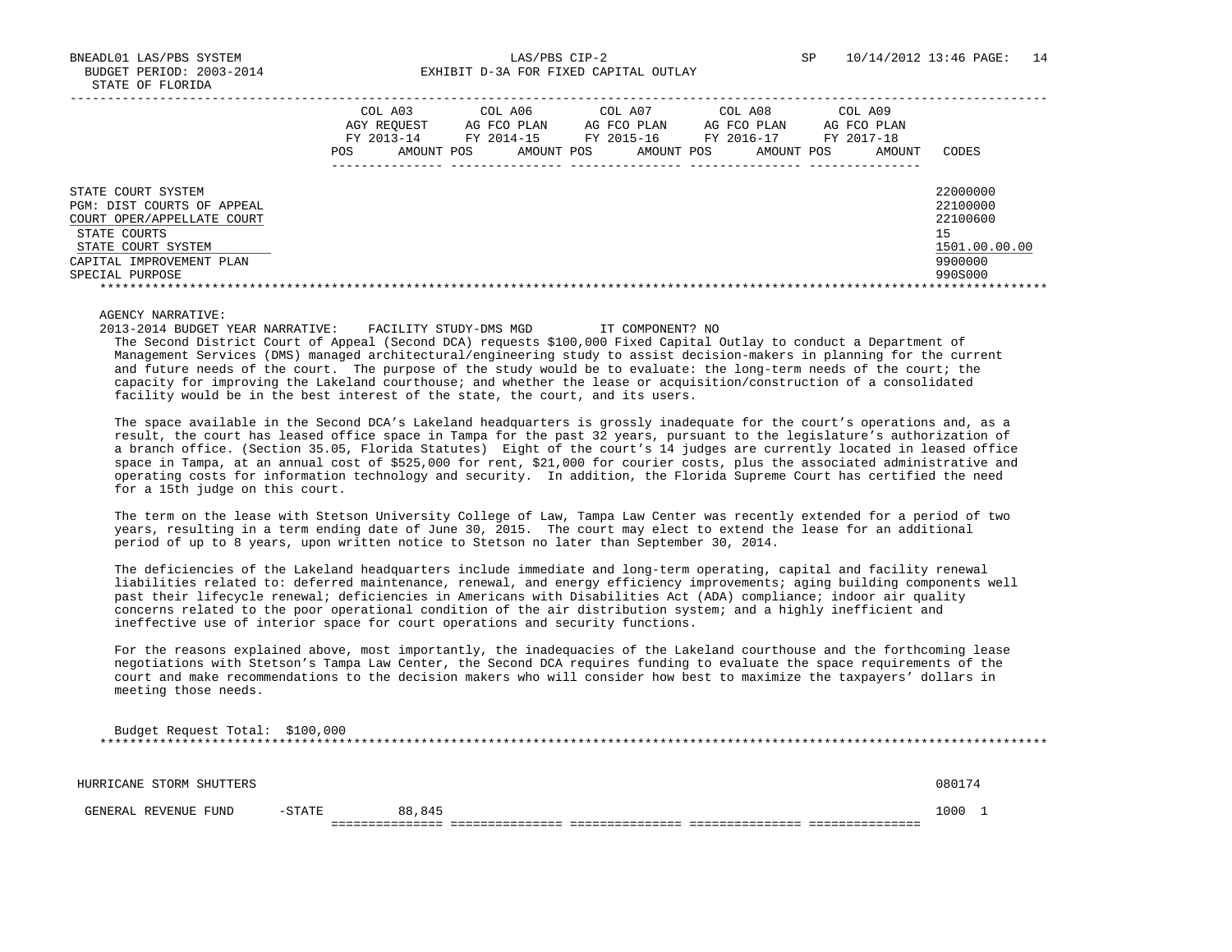BNEADL01 LAS/PBS SYSTEM LAS/PBS CIP-2 SP 10/14/2012 13:46 PAGE: 15 BUDGET PERIOD: 2003-2014 **EXHIBIT D-3A FOR FIXED CAPITAL OUTLAY** 

|                                                                                                                                                                     | COL A03<br>AGY REOUEST<br>FY 2013-14<br>AMOUNT POS<br>POS. | COL A06<br>AG FCO PLAN<br>FY 2014-15<br>AMOUNT POS | COL A07<br>AG FCO PLAN<br>FY 2015-16<br>AMOUNT POS | COL A08<br>AG FCO PLAN<br>FY 2016-17<br>AMOUNT POS | COL A09<br>AG FCO PLAN<br>FY 2017-18<br>AMOUNT | CODES                                                                         |
|---------------------------------------------------------------------------------------------------------------------------------------------------------------------|------------------------------------------------------------|----------------------------------------------------|----------------------------------------------------|----------------------------------------------------|------------------------------------------------|-------------------------------------------------------------------------------|
| STATE COURT SYSTEM<br>PGM: DIST COURTS OF APPEAL<br>COURT OPER/APPELLATE COURT<br>STATE COURTS<br>STATE COURT SYSTEM<br>CAPITAL IMPROVEMENT PLAN<br>SPECIAL PURPOSE |                                                            |                                                    |                                                    |                                                    |                                                | 22000000<br>22100000<br>22100600<br>15<br>1501.00.00.00<br>9900000<br>990S000 |

# AGENCY NARRATIVE:

 2013-2014 BUDGET YEAR NARRATIVE: HURRICANE STORM SHUTTERS IT COMPONENT? NO The Third District Court of Appeal requests \$88,845 to acquire and install hurricane storm shutters for the Annex Building of the courthouse complex. The courthouse building is located in a high risk hurricane zone. The annex is a two-story structure that houses six of the court's ten judicial suites and the court's main conference room, all of which are located on the second floor. The first floor space is an open covered parking area. The annex, which was constructed in 1990, has no impact resistant windows or protective storm window coverings.

 The window envelopes have been weakened significantly due to age and wind driven rain that occurred during the three major hurricanes that impacted South Florida in the last seven years. During one of those storms, one judicial suite suffered significant water damage from water leaks, which required air quality testing and mold remediation actions to correct the problem. During the execution of a prior funded project, AECOM, the architectural firm which prepared the drawings for impact resistant windows, discovered that the existing window frames in all of the annex's judicial suites have no tie beams or supporting window structures required by the Miami-Dade County building code for impact windows. As a consequence, the structural openings will not support impact resistant windows without major reconstruction of the window frames and supporting walls. Storm shutters are therefore, the most cost-effective measure. They will not only protect the building contents, but will also prevent further window deterioration.

 All windows on the second floor annex are fixed and cannot be opened. The building height and number of fixed windows that do not open necessitate the installation of roll-down, electric, motorized aluminum shutters. Prior to the arrival of a storm, the electric motorized shutters will be closed to completely cover and protect the windows. The shutters will meet the requirements of the Miami-Dade County building code specifications.

 Failure to fund this budget request may jeopardize the integrity of the Annex Building during a hurricane. A category two, three or four storm impacting South Florida will breach the second floor windows and potentially destroy its interior, furnishings, and technology equipment.

| Construction:                         |       | \$73,578 |         |
|---------------------------------------|-------|----------|---------|
| Building Escalation:                  | 5.74% | \$4,230  |         |
| Contingency Fees:                     | 15%   | \$11,037 |         |
| Budget Request Total:                 |       | \$88,845 |         |
| TOTAL: SPECIAL PURPOSE<br>TOTAL ISSUE |       | 782,792  | 990S000 |
|                                       |       |          |         |